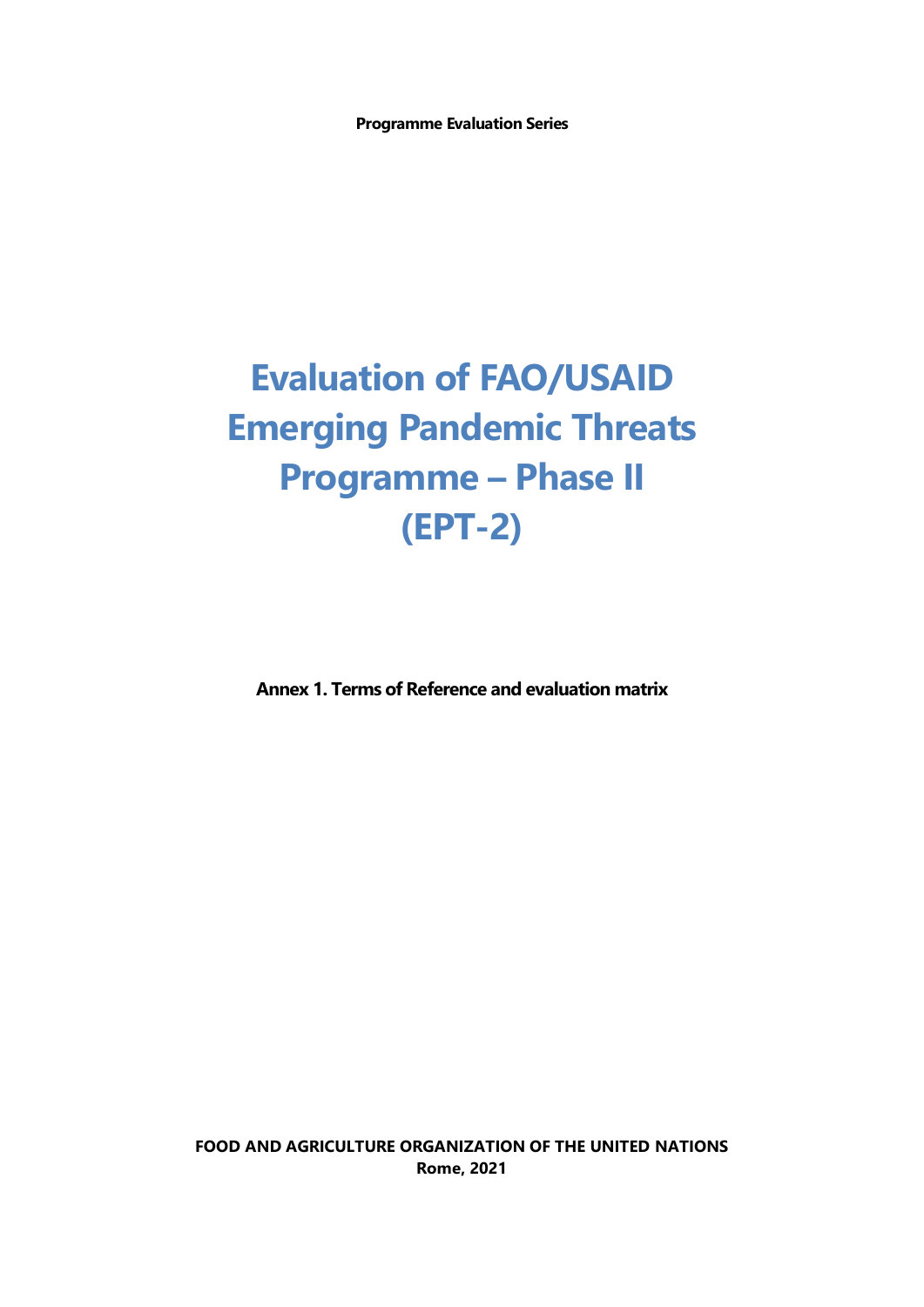## **Contents**

| 1.<br>2.       |                                                                         |  |
|----------------|-------------------------------------------------------------------------|--|
| 2.1            |                                                                         |  |
| З.<br>4.<br>5. |                                                                         |  |
|                | 5.1                                                                     |  |
| 6.<br>7.       |                                                                         |  |
| 8.<br>9.       |                                                                         |  |
|                | Appendix 3. Reconstructed theory of change of EPT-2 programme (FAO)  25 |  |
|                |                                                                         |  |

# **Boxes, figures and tables**

#### **Boxes**

|--|--|

### **Figures**

#### **Tables**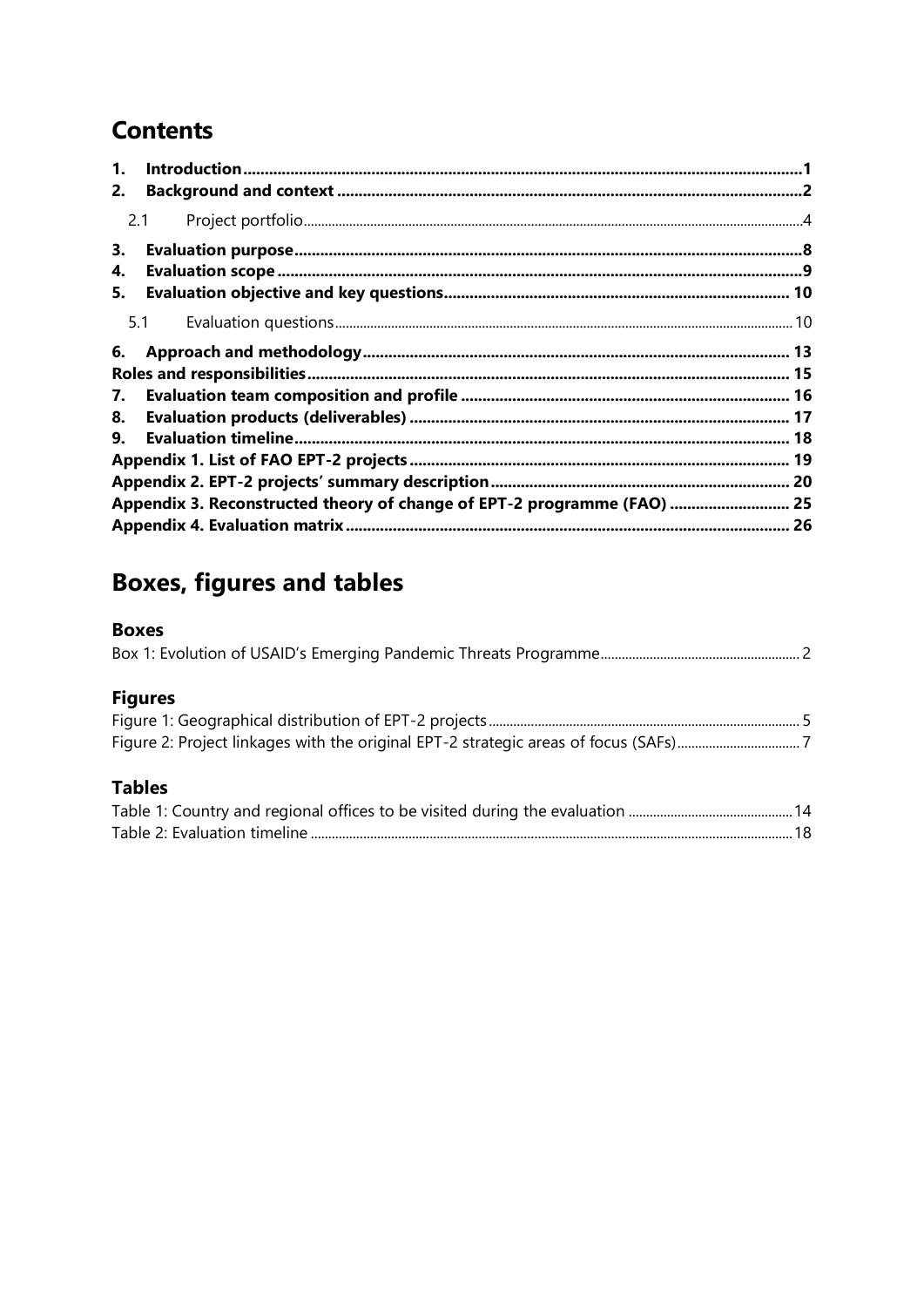### <span id="page-2-0"></span>**1. Introduction**

- 1. These Terms of Reference (TOR) have been developed to guide the final evaluation of the FAO-implemented components of the Emerging Pandemic Threats Programme – Phase II (EPT-2). The document presents the key elements that will shape the proposed evaluation by offering a roadmap for the evaluation team and clarifying the role of all stakeholders.
- 2. The TOR presents in order: (i) the background and the context of the evaluation; (ii) the subject of the evaluation; (iii) the rational and purpose of the evaluation; (iv) the evaluation stakeholders; (v) the objectives, scope and key issues the evaluation will seek to cover; (vi) the evaluation approach and methodology; (vii) the evaluation timeline.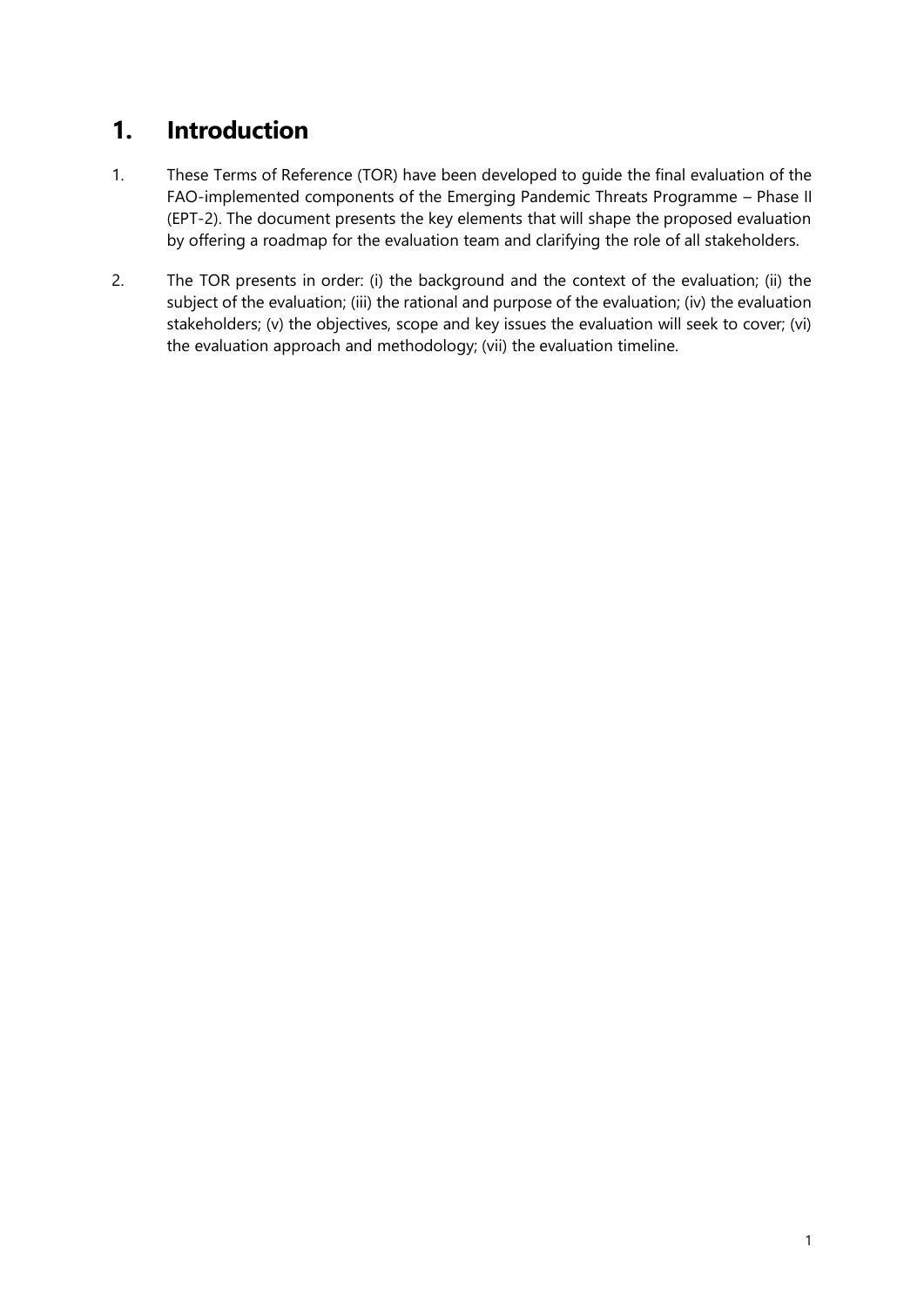### <span id="page-3-0"></span>**2. Background and context**

- 3. The most damaging outbreaks of high impact diseases in recent decades have had an animal source, including H5N1 highly pathogenic avian influenza, H1N1 pandemic influenza, Ebola, severe acute respiratory syndrome (SARS) and Middle East respiratory syndrome (MERS). These diseases have either spread rapidly in a particular region (epidemics) or spread widely in many countries across the world (pandemics), leading to massive losses of life and livelihoods, and have a significant economic impact.
- 4. In response to potential pandemic threats arising from animal sources, the United States Agency for International Development (USAID) has been supporting a suite of programmes for which the Food and Agriculture Organization of the United Nations (FAO) has been an implementing partner, most notably the Pandemic Influenza (H5N1 HPAI) programme (2005-2009) and Emerging Pandemic Threats (EPT-1 and EPT *Plus*) Programmes (2009-2014). These programmes were subsequently consolidated into EPT-2 (2014-2019) focusing on pandemic influenza and other zoonotic emerging threats in Asia and Africa.

#### <span id="page-3-1"></span>**Box 1: Evolution of USAID's Emerging Pandemic Threats Programme**

According to USAID, **EPT-1** grew out of the recognition for a longer-term and a more strategic approach to fighting such pandemic threats. It was designed to give insight into the emergence of new public threats, detection and control of those threats and to enhance country-level capacities to mitigate impact. The approach recognised the need for multi partner collaboration that included government agencies, multi-lateral, bi-lateral, national, non-governmental, and private sector players.

**EPT-plus** started in 2011 as a proof-of-principle to demonstrate that it is possible to routinely monitor livestock populations' under production settings with diverse influenza profiles.

**EPT-2** has built on operational platforms developed or strengthened by earlier programmes, bringing greater focus to those places and practices that enable spill over of viral threats, and potentiate their evolution, amplification and spread.

*Source: USAID: Emerging Pandemic Threats Program – EPT-2, 2014-2019*

- 5. Under EPT-2, FAO is focusing efforts on the highest risk locations and interfaces, where livestock interact with wildlife and people and potentially share viruses. Using an *epizonal* approach, FAO is targeting surveillance activities at two major pandemic risk pathways that drive viral emergence: intensification of animal production systems; and animal value chains. In focus countries, FAO's overall effort contributes to understanding and mitigating risk, strengthening staff and institutional capacities, and supporting a One Health approach for preventing, detecting, and responding to infectious disease threats.
- 6. The overall goal of the EPT-2 programme is to prevent, detect and respond to biological threats, using a risk-based targeting of hot spot areas in several countries spanning West, Central and East Africa, and South and Southeast Asia. In particular, EPT-2 has three main objectives: (i) prevention of the spill over, amplification, and spread of new zoonotic viruses; (ii) early detection of new viruses when they do emerge; and (iii) their timely and effective control.
- 7. EPT-2 was designed to build on lessons and knowledge from the previous programmes, focusing on drivers and practices that enable emergence, multiplication and spread of pathogen threats and investing more in One Health policies and capacities.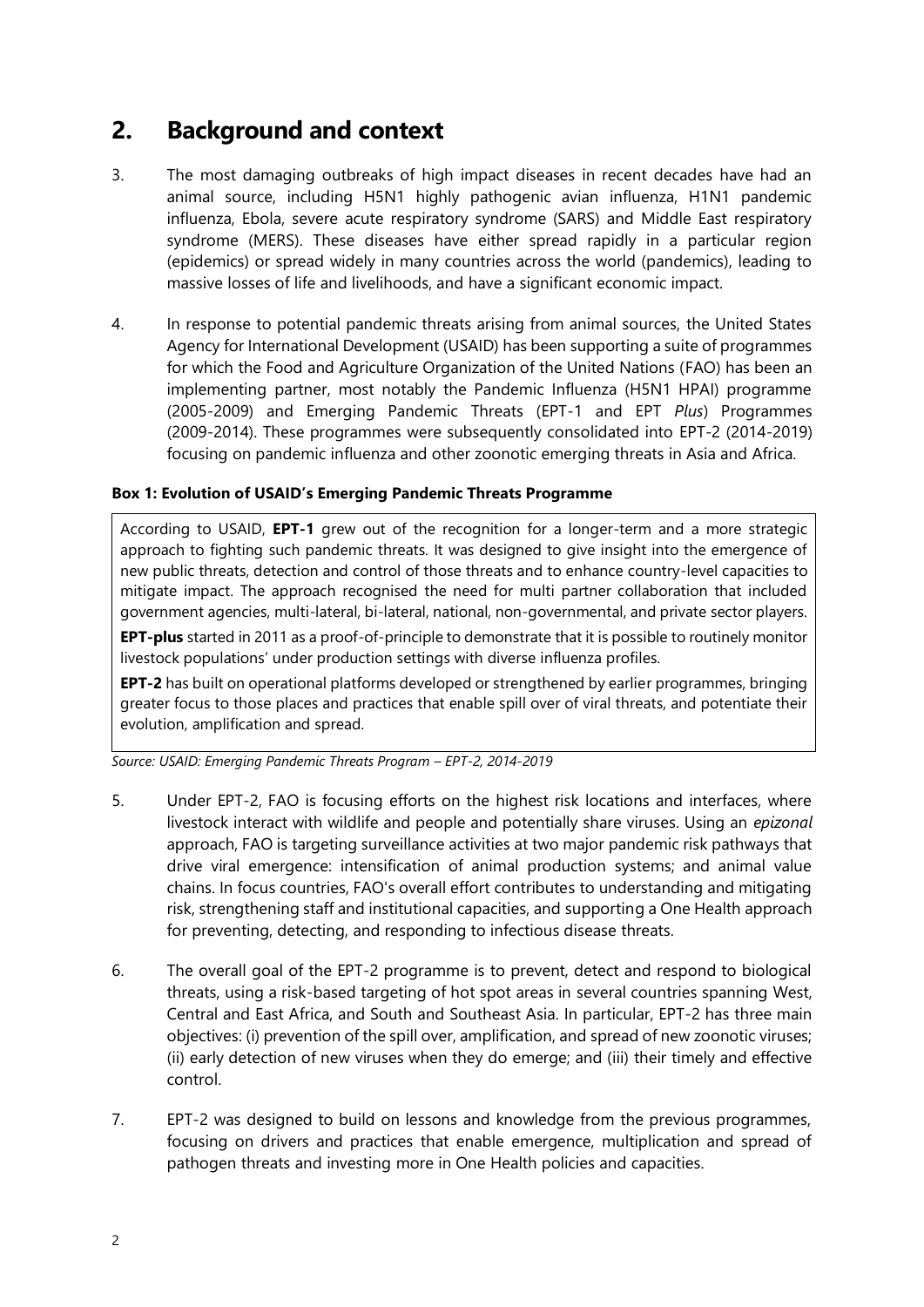- 8. At the core of the overall EPT-2 programme, implemented by a USAID-funded consortium, are seven strategic areas of focus (SAF):
	- i. Developing longitudinal data sets for understanding the biological drivers of disease emergence.
	- ii. Understanding the human behaviours and practices that underlie the risk of "spill-over, amplification and spread" of new viral threats.
	- iii. Promoting policies and practices that reduce the risk of disease emergence.
	- iv. Supporting national One Health platforms.
	- v. Investing in the One Health workforce.
	- vi. Strengthening national preparedness to respond to events of public health significance.
	- vii. Strengthening global networks for real-time bio-surveillance.
- 9. FAO was assigned to be actively involved in five of the strategic areas of focus: 1) developing longitudinal datasets for understanding biological drivers of influenza virus evolution, spill-over, amplification, and spread (FAO/Regional Asia Program); 3) promoting policies and practices that reduce the risk of influenza virus evolution, spill-over, amplification, and spread (FAO/Headquarters and FAO/Regional Asia Program); 4) supporting national One Health platforms (FAO/Headquarters and regional offices); 6) strengthening national preparedness to respond to events of public health significance (FAO/Headquarters and regional offices); and 7) strengthening global networks for realtime bio-surveillance (FAO/Headquarters and regional offices).
- 10. Through this programme, FAO proposed to develop the capacity of more than 20 countries in Africa and Asia to pre-empt or combat, at their source, emerging infectious diseases (EID) that could threaten human health. FAO's EPT-2 programme focuses on four main components:
	- i. **Avian influenza**: Prevention measures including guidance on poultry production, biosecurity and sanitary standards, and vaccine quality and vaccination, as well as early detection and rapid response.
	- ii. **Middle East respiratory syndrome**: Surveillance and analysis to understand why, how and where the disease is spreading and associated risk factors.
	- iii. **Africa Sustainable Livestock 2050 (ASL2050)**: Policy guidance to ensure sustainable and safe livestock production – assuring livelihoods, food security and nutrition.
	- iv. **Emergency equipment stockpile**: Deploying specialist resources for onsite rapid response and containment of disease outbreaks.
- 11. Another area of work covered by the EPT-2 programme, particularly in Asia, refers to antimicrobial resistance (AMR) for animal health. <sup>1</sup> Although it does not correspond exactly to an EPT-2 component, AMR planned activities are incorporated into some of the EPT-2 M&E Framework Indicators.

 $1$  Antimicrobial resistance (AMR) is also one action package of the Global Health Security Agenda (GHSA) on which USAID is focused.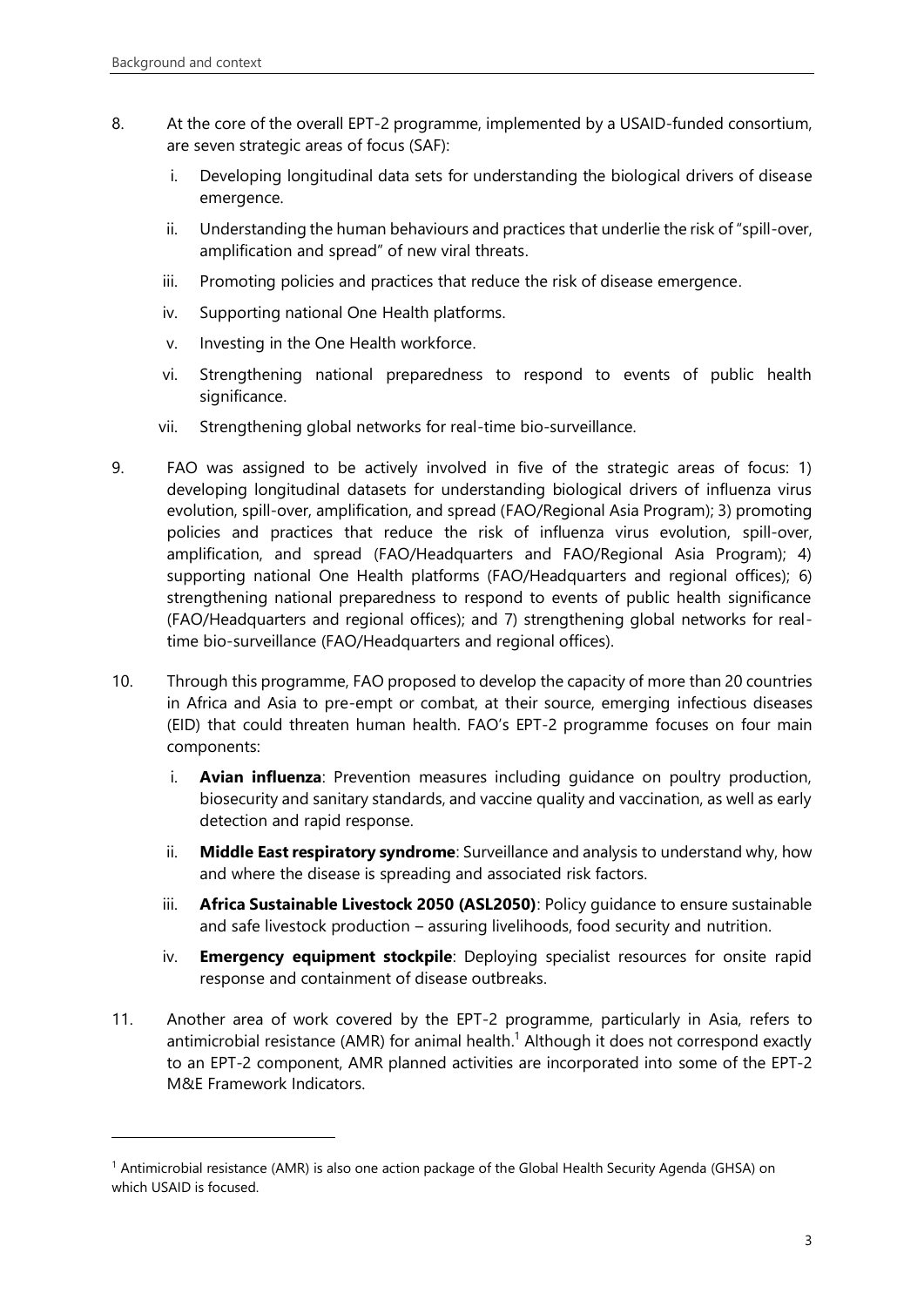12. The EPT-2 Programme is funded by USAID for an overall budget of around USD 110 million<sup>2</sup> and is implemented by the Emergency Centre for Transboundary Animal Disease (ECTAD), a joint platform between the FAO's Animal Production and Health Service (AGAH) and the Office of Emergencies and Resilience (OER).

#### <span id="page-5-0"></span>**2.1 Project portfolio**

- 13. The projects included in this evaluation are listed in Appendix 1. The list was finalized in consultation with the FAO programme team. These projects focus on one or multiple EPT-2 components (i.e. Avian Influenza [AI]), Africa Sustainable Livestock 2050, Emergency Equipment Stockpile, Middle East respiratory syndrome plus AMR as a minor component). Most prominent of these components is AI with 15 of the 20 projects covering it, with the majority targeting South and South East Asia. Three to four projects cover each of the other three components while one project (OSRO/RAS/502/USA) focuses on addressing antimicrobial usage in the Asia region.
- 14. In terms of the geographic distribution, FAO's work under EPT-2 covers a total of 41 countries. Figure 1.2.1 provides details on the geographic distribution of these projects. West and Central Africa is mostly covered by a few Global projects. Similarly, around 70 percent of the total budget targets the Asia region, excluding three projects that cover all regions and constitute around 10 percent of the total budget. There is substantial variation across project budgets, with budgets ranging from USD 1 to 18 million. Most of these projects began in October 2014 or October 2015 and were initially planned to end in either December 2019<sup>3</sup> or before. The end date for some of these projects has been revised and six projects will continue up until July 2020.

 $2$  Sum of the budget of 20 EPT-2 Projects as on 10<sup>th</sup> October 2019 (FPMIS).

<sup>&</sup>lt;sup>3</sup> During the period of finalisation of this document, the date of closure of several projects has been extended to 31 July 2020 following the signing of the Agreement Amendment #19 between USAID and FAO.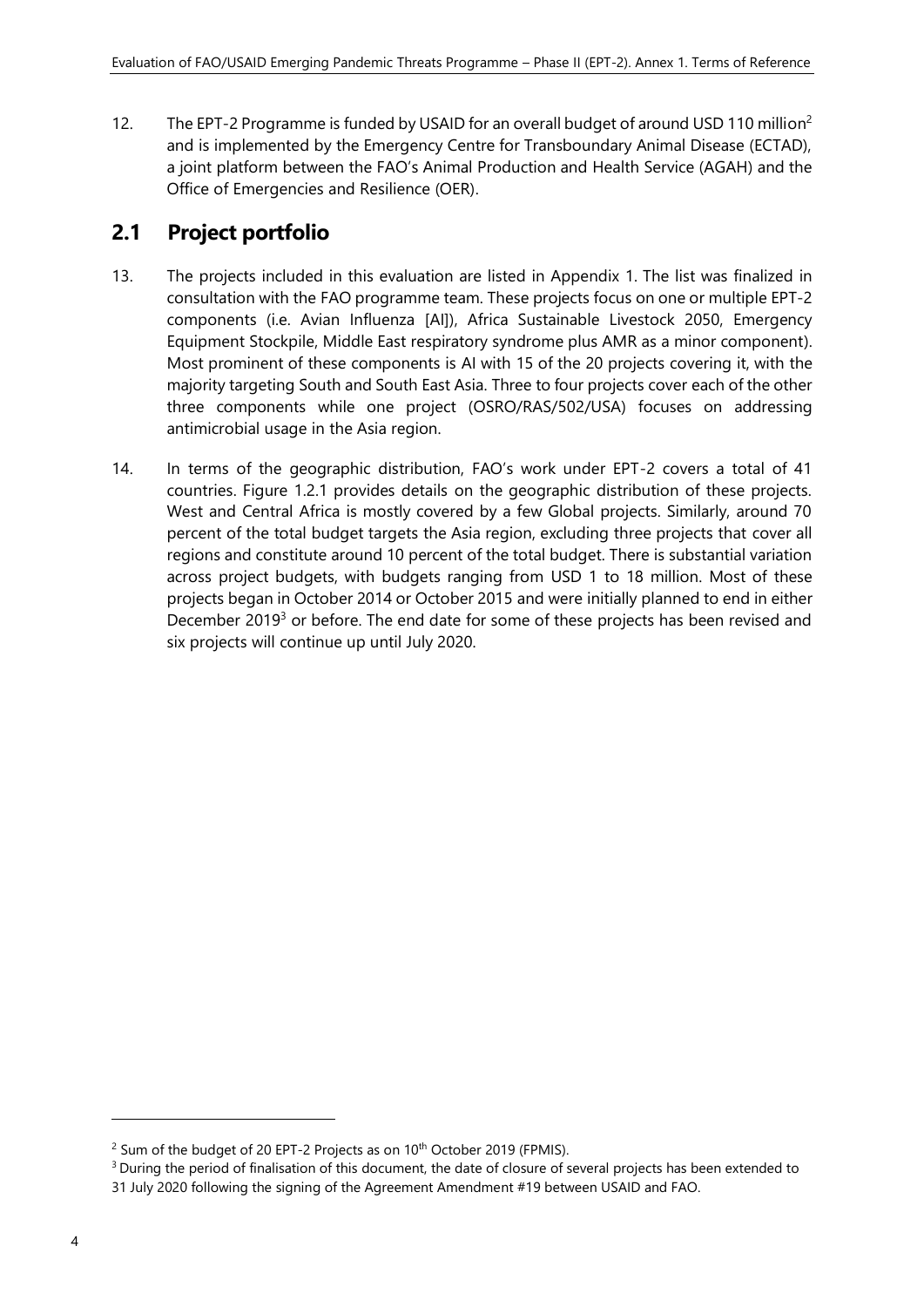

#### <span id="page-6-0"></span>**Figure 1: Geographical distribution of EPT-2 projects**

*Source: Created by evaluation team from project documents and consultation with FAO staff (Tableau software)* <sup>4</sup>

*The boundaries and names shown and the designations used on this map do not imply the expression of any opinion whatsoever on the part of FAO concerning the legal status of any country, territory, city or area or of its authorities, or concerning the delimitation of its frontiers and boundaries. Dashed lines on maps represent approximate border lines for which there may not yet be full agreement.*

- 15. The common objectives of projects include strengthening prevention, detection and response systems, workforce capacity of One Health (OH), the enabling environment for multi-sectoral collaboration.<sup>5</sup> The project activities vary depending on the EPT-2 component targeted. The AI projects cover the following activities with some differences in breadth and depth (1) diagnosis, surveillance and monitoring systems (2) integrated control of animal diseases (3) dissemination of policies and good practices for efficient farm management activities, reduction of disease emergence and stakeholder collaboration (4) strengthening competencies of workforce and laboratories (5) strengthening national preparedness (6) one health coordination.<sup>6</sup>
- 16. The ASL2050 projects are set out in anticipation of disease emergence posed by an increasing demand for livestock products in Africa. Of the two projects targeting this component, one covers strengthening government and stakeholder capacity to assess the livestock sector and the policy implications of market trends on animal health, public health and the environment. Whereas, the other is set up like an AI project with similar activities but focusing on preventing emerging viruses.

<sup>4</sup> The colour represents the number of projects. OSRO/GLO/506/USA and OSRO/GLO/508/USA are backstopping projects, implemented in all EPT-2 countries.

<sup>5</sup> Source: EPT-2. 2018. Monitoring and Evaluation Framework. Unpublished.

 $6$  More details on the projects can be found in Appendix 2. EPT 2 projects' summary description.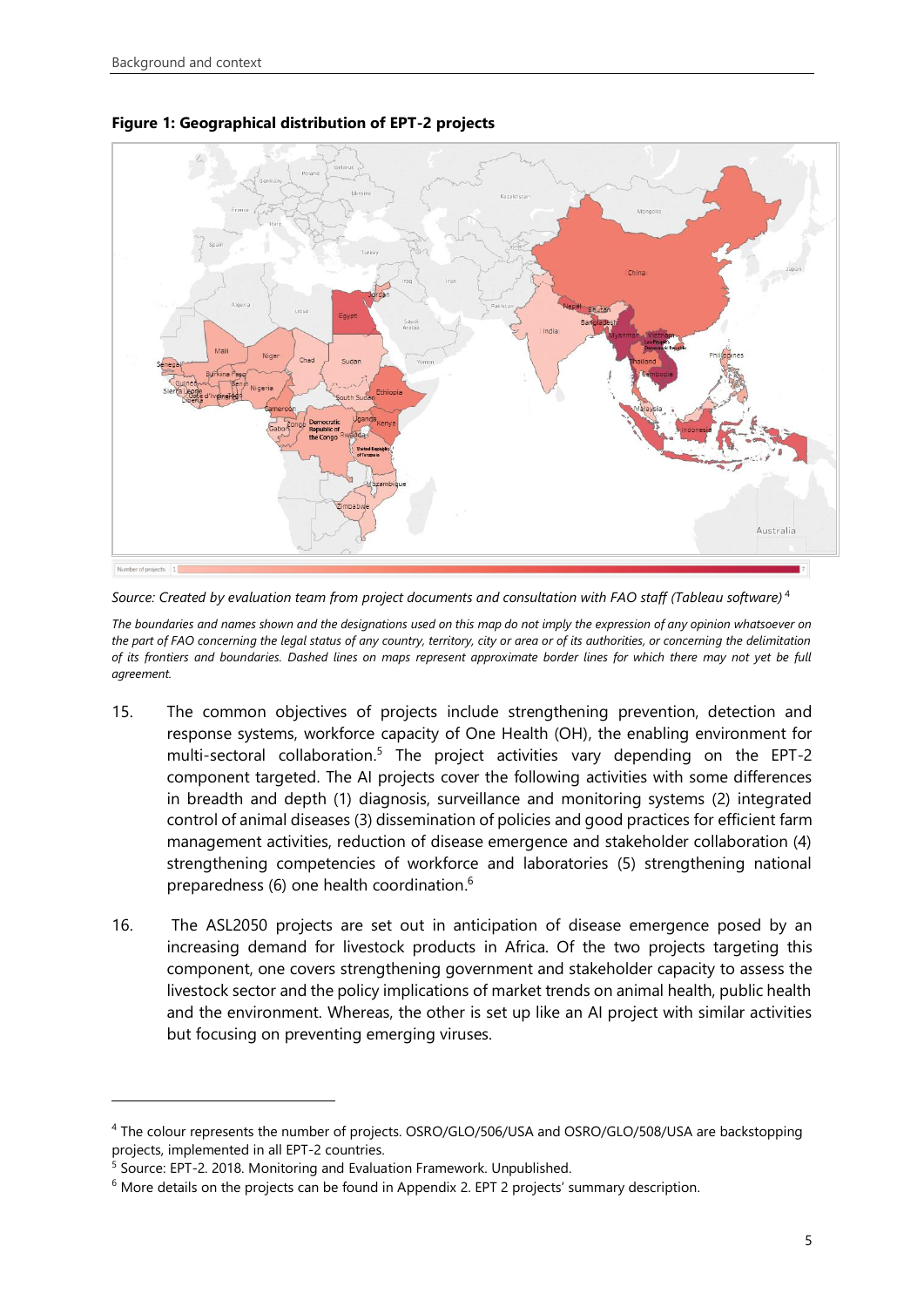- 17. The projects that target all EPT-2 components aim to coordinate overall programme activities. However, there is no clear information on which projects they provide support to and how. These projects also coordinate with other UN agencies and OIE. One project focuses on coordination and management, capacity development of national veterinary services, and advocacy and communication (similar to AI projects but not limited to AI). The other project targeting all components focuses on enhancing country and regional capacities in project performance monitoring. The activities for this project include baseline data collection and piloting of indicators for all EPT-2 projects. The project also includes the implementation of the recommendation for corrective improvements (learning), as well as training (formal and on-the job) of country M&E focal points and staff.
- 18. Apart from the two projects that cover all four EPT-2 components, only one focuses on MERS. The activities are similar to the AI projects, these include (1) Cross sectional and longitudinal surveillance (2) Strengthening of national lab and epidemiology networks (3) Mapping of camel and other livestock production systems, husbandry and marketing practices (4) National and cross-border camel value chain and risk assessment studies. Lastly, the project that focuses on AMR, aims to promote a more prudent antimicrobial usage within the Asian livestock production industry leading to a reduction in antimicrobial resistance. Its activities include an improved understanding of AMU and AMR, establishment of regional platforms, raising awareness among target groups and strengthening of surveillance capacities.
- 19. These projects stem from the seven Strategic Areas of Focus, which are at the core of the overall EPT-2 programme. Most of the projects target one or multiple SAFs with a few exceptions.
- 20. Figure 3 links the projects with the SAF's; however, it is important to note that coverage of SAF's does not indicate the performance of the project in any way. The most prominent ones are SAF1 (developing longitudinal data sets for understanding biological drivers of disease emergence) and SAF6 (strengthening national preparedness to respond to events of public health significance). SAF2 (understanding human behaviours and practices that underline the risk of spill-over, amplification and spread of new viral threats) is not covered by any of the projects and SAF5 (investing in One Health workforce) has limited coverage. In fact, SAF2 and SAF5 are also clearly stated in some of the project documents as being outside the scope of FAO's work. Moreover, most of the country projects manage to cover a wider range of SAFs than the global or regional ones. Simultaneously, there are projects like the one global stockpile (OSRO/GLO/504/USA) and on the EPT-2 results framework (OSRO/GLO/508/USA) that do not contribute directly most of the SAFs however support to implementation of other EPT-2 projects.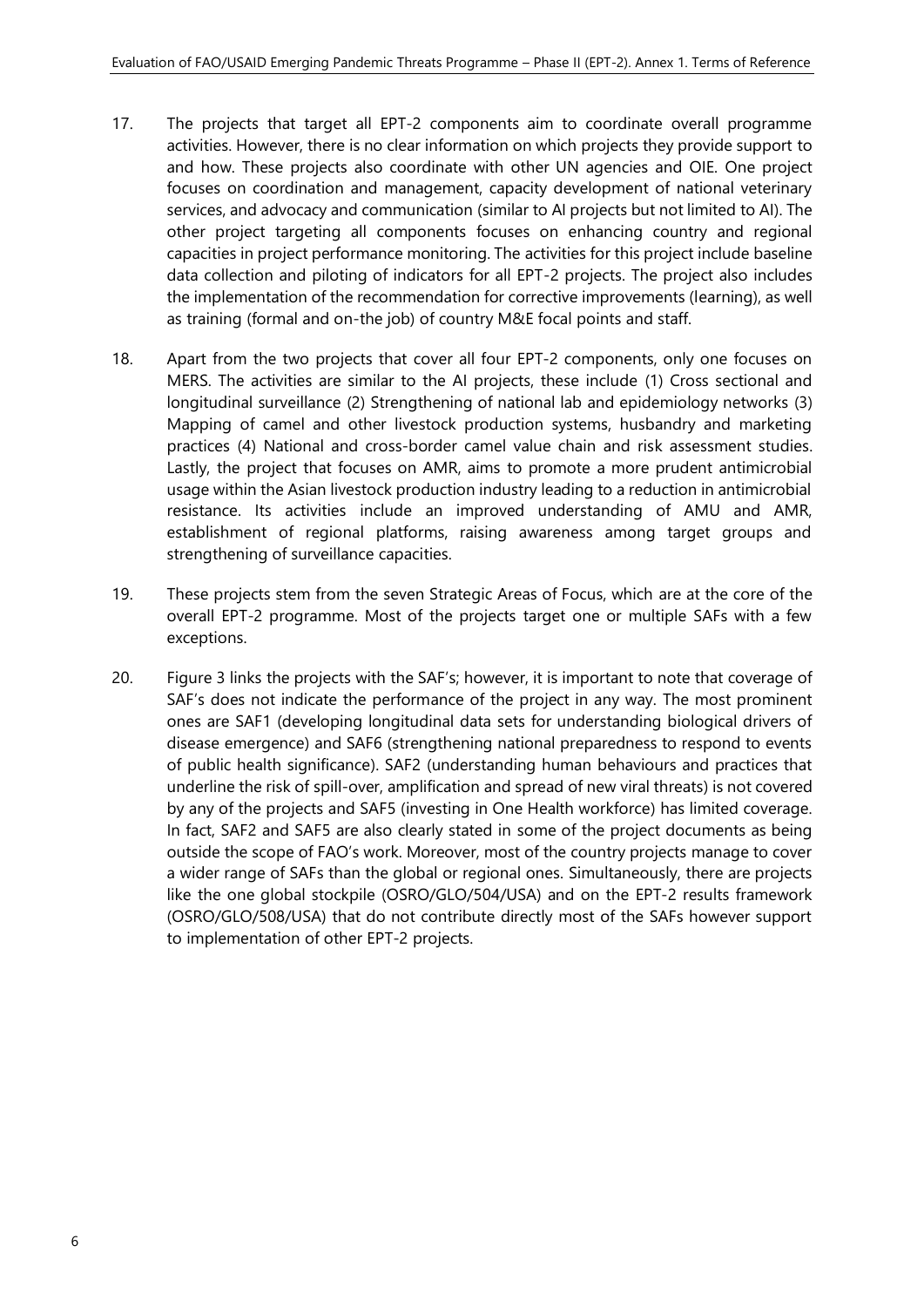

<span id="page-8-0"></span>**Figure 2: Project linkages with the original EPT-2 strategic areas of focus (SAFs)**

*Source: Evaluation Team's review of project documents*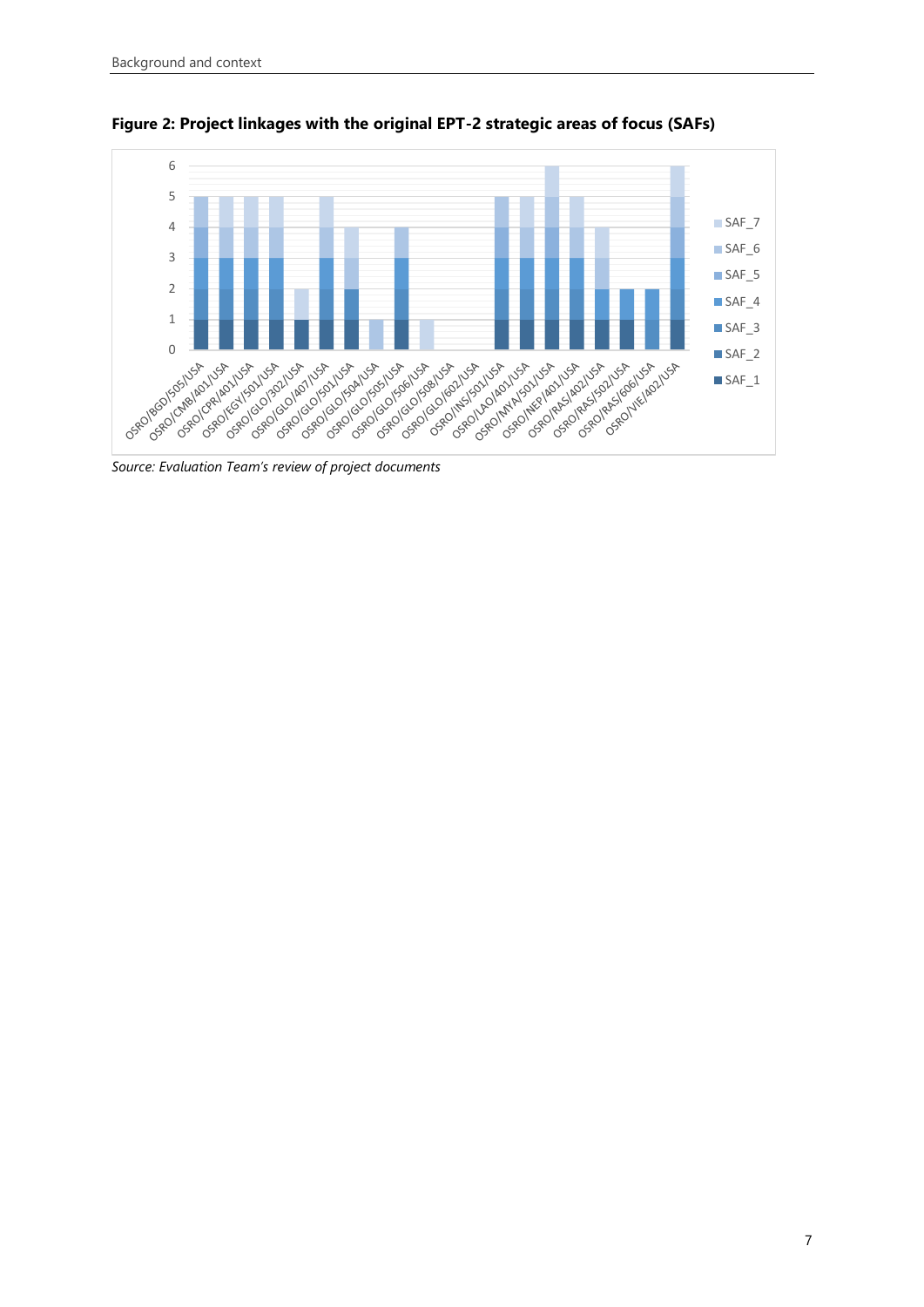#### <span id="page-9-0"></span>**3. Evaluation purpose**

- 21. This evaluation aims to provide accountability for results achieved through EPT-2. In this regard, the evaluation will seek to trace the contribution of FAO's interventions, and assess what outcomes are evident at global, regional and national levels. The evaluation will also seek to draw lessons from the implementation processes that could inform future decisions by USAID, FAO, regional organisations, national governments and other partners.
- 22. Planning for the next phase of the programme is already at an advanced stage, however it is envisaged that the evaluation will provide recommendations that can be implemented during the course of the next phase as well as providing insights on the strategic vision for the future of the programme. In addition, the evaluation will assess FAO's delivery modalities and the institutional arrangements within FAO that could enhance effectiveness of delivery in the next phase, and in response to other food chain crises.
- 23. This evaluation will take into consideration previous evaluations conducted by the FAO Office of Evaluation (OED), in particular the two Real Time Evaluations of FAO's Work on Highly Pathogenic Avian Influenza – HPAI (in 2007 and 2009 respectively), the Evaluation of FAO Strategic Objective 5: Increase the resilience of livelihoods to threats and crises (2016), the Evaluation of FAO's Emergency Prevention System (EMPRES) Programme in Food Chain Crises (2016), the Joint FAO-OIE Evaluation of the Global Framework for Transboundary Animal Diseases (GF-TADs) (2018), and with the upcoming evaluation of FAO's work on Antimicrobial Resistance (AMR) that will be conducted in 2020.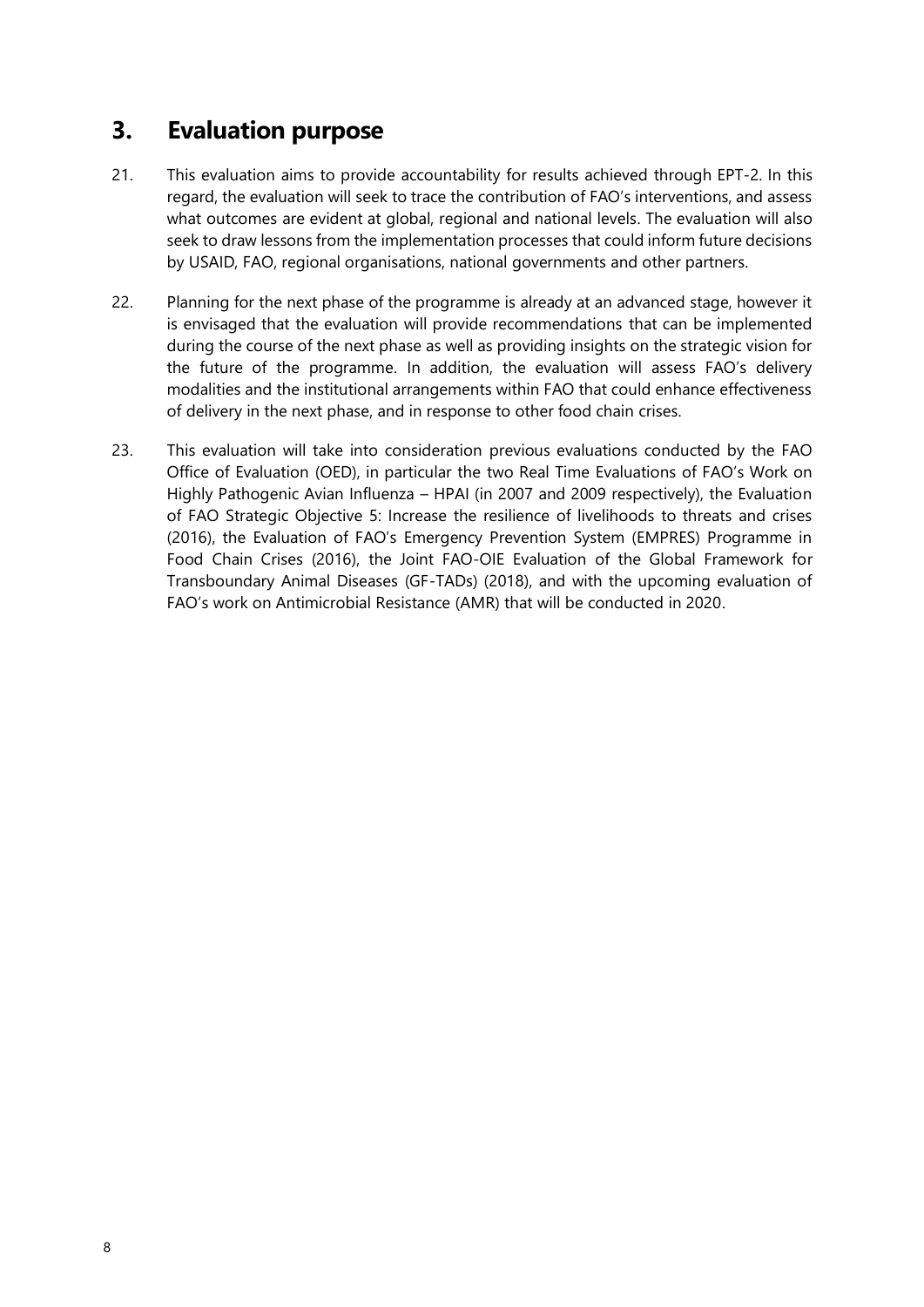### <span id="page-10-0"></span>**4. Evaluation scope**

- 24. The evaluation will cover all of the FAO-implemented activities under the EPT-2 programme, including the four components listed above plus the EPT-2 AMR project. The evaluation will analyse the coherence and complementarity of FAO-implemented projects and activities with those of other EPT-2 implementing partners and the coherence of FAO's EPT-2 activities with other efforts to strengthen One Health and animal health systems in the target regions and countries.
- 25. EPT-2 is implemented by FAO Animal Health Service (AGAH) and the Emergency Centre for Transboundary Animal Diseases (ECTAD) under the supervision of the Chief of AGAH. The scope of the evaluation will therefore include examination of EPT-2 within the broader institutional context of AGAH. That includes initiatives such as the Emergency Prevention System for Animal Health (EMPRES-AH), EMPRES i, EU-FMD, The Peste des petits ruminants (PPR) Secretariat, the Global Early Warning System for Major Animal Diseases including Zoonoses (GLEWS), an initiative of FAO, World Organisation for Animal Health (OIE) and World Health Organization (WHO), plus the OIE/FAO Network of Expertise on Animal Influenza (OFFLU), the Global Framework for Transboundary Animal Diseases (GF-TADS) and the Emergency Management Centre-Animal Health (EMC-AH). In addition, FAO is also actively engaged in initiatives at the tripartite level (FAO/OIE/WHO), for timely data and information sharing, early warning and joint global response to transboundary animal disease emergencies, including zoonotic influenza and Antimicrobial Resistance (AMR). Consideration will also be made *vis-à-vis* FAO's Strategic Action Plan on One Health. 7
- 26. The evaluation will cover the entirety of the EPT-2 implementation period, i.e. October 2014 to December 2019 (5 years of implementation). $8$  The EPT-2 evaluation will not include the Global Health Security Agenda (GSHA), as this programme will be extended beyond 31 December 2019, and therefore will be subject to a separate evaluation at a later date, closer to revised completion date. Nonetheless, the EPT-2 evaluation may explore the extent to which there has been complementarity and coherence between these two programmes. $9$
- 27. The evaluation will examine if and to what extent aspects of gender were embedded in and managed by the programme, this will include recruitment policies, systemic gender reviews and monitoring.
- 28. After 10 years of EPT implementation the evaluation will seek to document key lessons. This will include identifying possible gaps in FAO EPT activities and Monitoring, Evaluation and Learning (MEL). Furthermore, since FAO EPT-2 is part of a broader USAID sponsored EPT-2 consortium the evaluation will review EPT-2 data management and sharing, within FAO and across the consortium.

<sup>7</sup> FAO. 2011. *One Health: Food and Agriculture Organization of the United Nations Strategic Action Plan*. Rome. (also available at: [http://www.fao.org/3/al868e/al868e00.pdf\)](http://www.fao.org/3/al868e/al868e00.pdf).

<sup>&</sup>lt;sup>8</sup> Although It is understood that the EPT-2 programme was built on the activities of earlier projects and programmes including the Highly Pathogenic Avian Influenza Programme, EPT1, and EPT+.

<sup>9</sup> The Global Health Security Agenda (GSHA) currently has a budget of USD 66 111 695 and is identified by the FAO project code: OSRO/GLO/507/USA.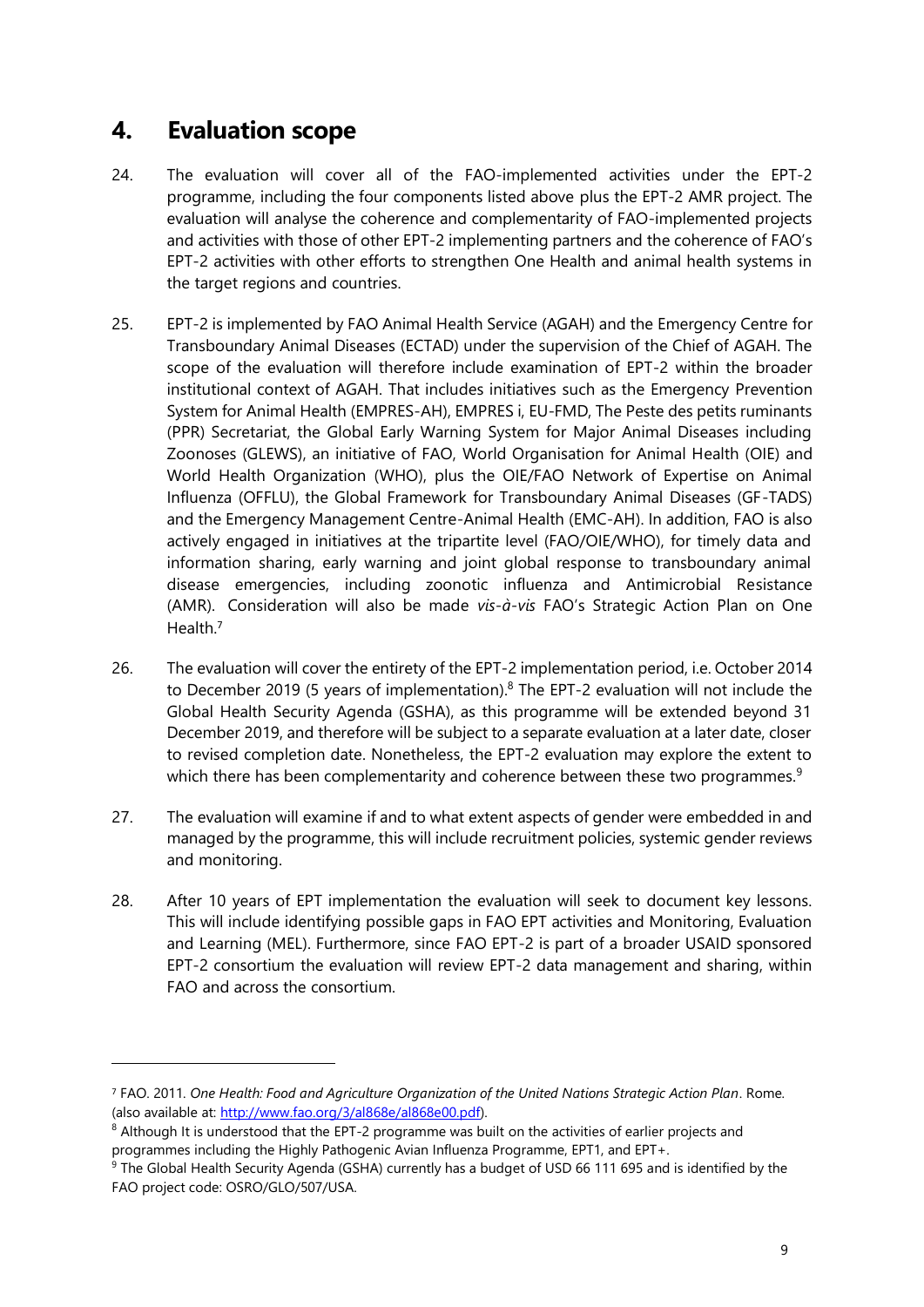### <span id="page-11-0"></span>**5. Evaluation objective and key questions**

- 29. The evaluation will seek to identify outcomes of EPT-2 activities at regional and subregional levels (including coordination and information sharing), while also assessing capacity development outcomes at the country level with regard to One Health, epidemiological surveillance, disease reporting, veterinary service delivery, managing AMR, outbreak preparedness and response plus Africa Sustainable Livestock 2050.
- 30. The objectives of the evaluation include assessment of the following aspects of EPT-2:
	- i. the past and current relevance of EPT-2 related activities at global, regional and national level in the dynamic and evolving context of threats, risks, response needs and gaps in preparedness and response to pandemic threats;
	- ii. the effectiveness (in terms of the results achieved and the impact of those results) of EPT-2 in supporting FAO to meet the three overarching purposes of the programme (to prevent new zoonotic disease emergence; detect of new threats when they emerge; and provide timely and effective control of those diseases and threats);
	- iii. connectedness in terms of organizational relationships, EPT-2 work on capacity development, the sustainability of its interventions and resilience building strategies;
	- iv. given the strong emphasis the donor has placed on establishing a One Health Approach, the evaluation will examine how FAO has supported this through its capacity building, policy and institutional support at national and regional levels;
	- v. whether gender was sufficiently incorporated into the programme and how gender related work has influenced effectiveness and results.
- 31. The ultimate objective is to provide FAO, the Animal Health Service (AGAH), the SO5 Programme team, including the ECTAD team, and their internal and external partners with evidence and lessons which can be used to support and improve not only the current and future strategic focus on epidemic pandemic threats but also broader livestock related emergencies and responsiveness to the needs of decentralised offices and member countries.

#### <span id="page-11-1"></span>**5.1 Evaluation questions**

- 32. The following key evaluation questions will guide the overall assessment. Sub-questions and specific methodological approaches are being further developed.
- 33. **Relevance**: The evaluation will focus questions on the relevance of EPT-2 objectives and purpose at national level. It is known that developing countries face a range of challenging problems connected with the livestock sub-sector. The evaluation seeks to understand how partners, particularly government view the relevance of EPT-2, in terms of its three objectives:
	- i. Systems for Prevention, detection and response [to new zoonotic disease threats] strengthened.
	- ii. Workforce Capacity for OH Strengthened.
	- iii. Enabling environment for multi-sectoral collaboration strengthened.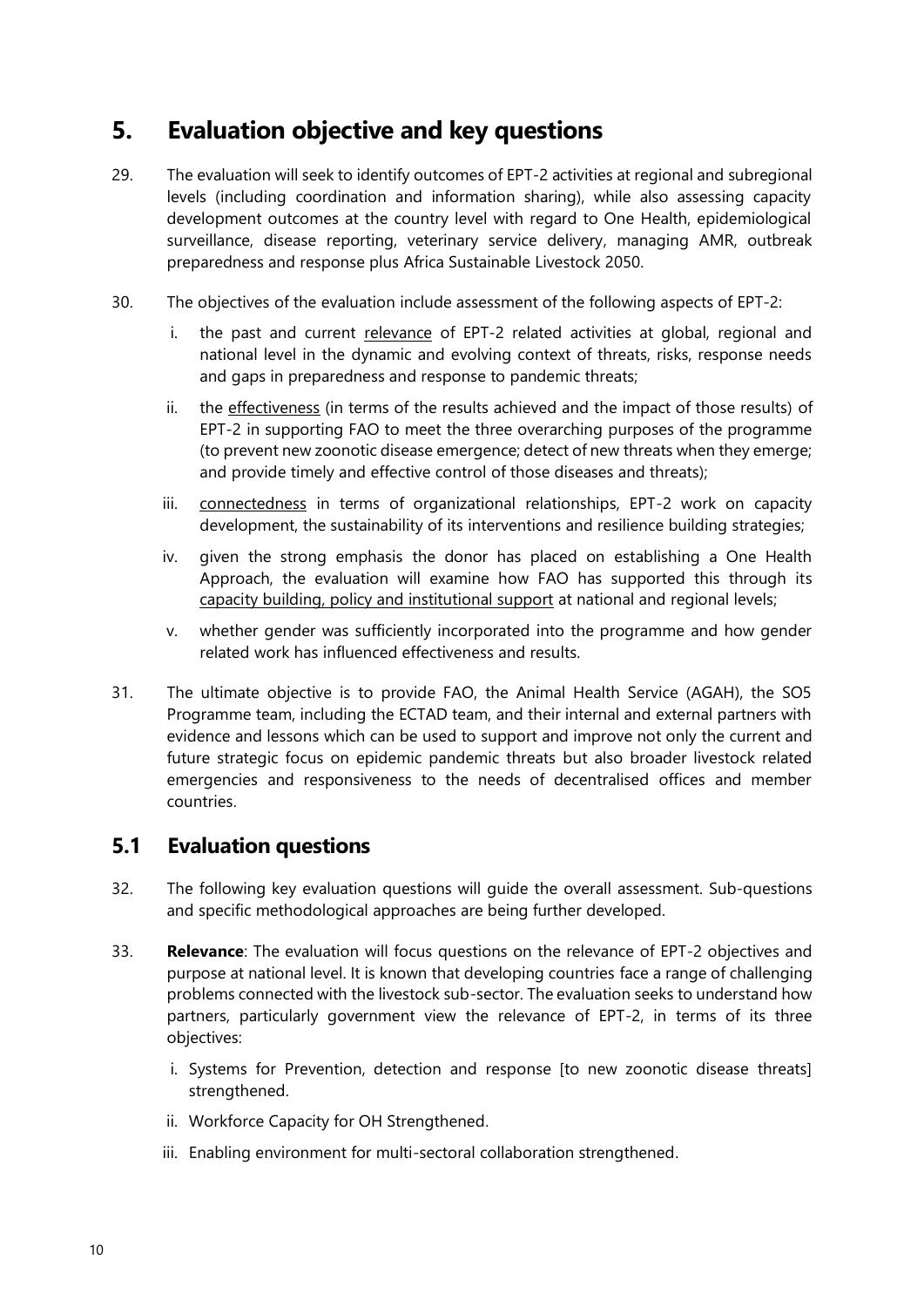- 34. Concurrently the evaluation will assess EPT-2 relevance for FAO in terms of its strategic objectives and for both FAO and key partners working at global and regional levels.
- 35. **Effectiveness**: individual projects within the EPT-2 programme have their own outcomes, outputs and activities. The evaluation enquiry will assess how effective FAO has been in achieving agreed outputs and outcomes (or results) at the project level in order to make an overall assessment on attainment of EPT-2 programme objectives listed in paragraph 33 above.
- 36. Questions will be posed about factors that have contributed to the achievement or nonachievement of the intended outcomes, including how EPT-2 has utilised communication tools and products, and if FAO's comparative advantages and the longevity of the EPT Programme have contributed to the attainment of results.
- 37. Whilst assessing effectiveness the evaluation will seek to identify spill over or 'halo' effects of EPT-2 outputs and activities.
- 38. **Connectedness**: this aspect of the programme will be based upon several areas of enquiry:
	- i. *Institutional linkages and reporting lines* within FAO and the quality and adequacy of partnerships with external organisations, including the government and the private sector. The evaluation will also ask how the resources of ECTAD have been or may be used to broaden the scope of livestock work at national level and assess the level and quality of coordination with FAO's regular programme work. This will include looking at whether EPT-2 has drawn attention away from non-pandemic animal disease burdens, either institutionally with FAO or in the attention of veterinary services and animal health policy makers at national level.
	- ii. *Sustainability of outcomes* achieved in terms of partnering strategy, investment and contributions, hiring practices, policy and regulatory change. The evaluation will also look at whether the information transferred to veterinarians in each country through EPT-2 was indeed acquired knowledge and if indeed this acquired knowledge was eventually came into practice and will be sustained by national budget in the future. Furthermore, the evaluation will particularly examine the formation of One Health platforms and mechanisms and it will seek examples of innovation for ensuring sustainability of initiatives.
	- iii. *Capacity development*, all three dimensions of FAO's Capacity Development Framework (individual level; organisation level; and enabling environment level) will be investigated. This will also include the analysis of whether ETP-2 has delivered cross-cutting benefits for the control of zoonotic (non-zoonotic) disease burdens in general.
	- iv. *Additional aspects* of connectedness will include the research EPT-2 has commissioned, how research results have added value and overall communication about EPT-2.
	- v. *Impact*: The evaluation will not assess the social, economic or environmental impact of EPT-2 at country or farmer level as this is a specialised task. However, the evaluation will investigate the possibility of carrying out an impact assessment in the future.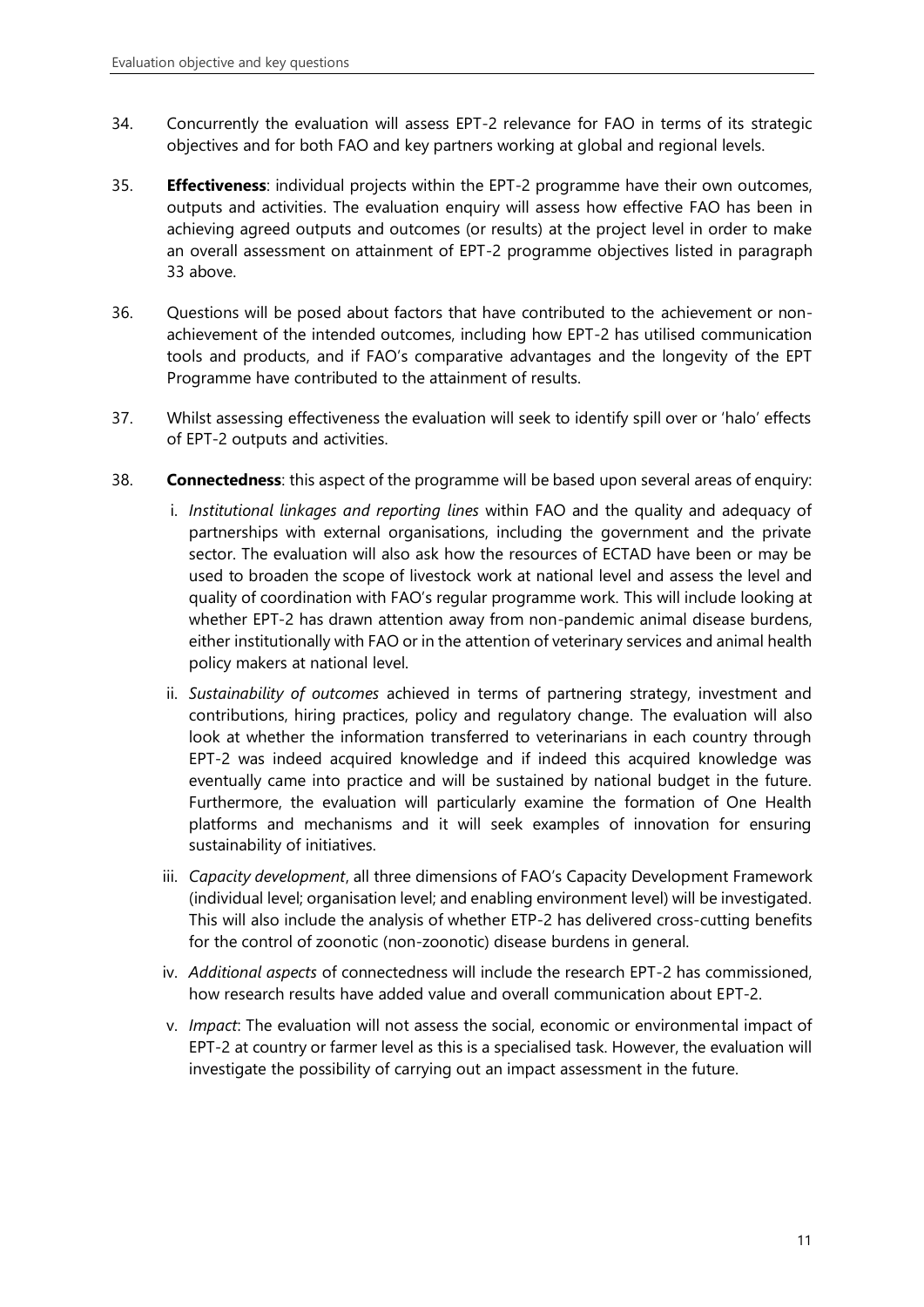- 39. **Efficiency**: the effective use and coordination of technical expertise will be a key focus of this aspect of the evaluation
- 40. **Cross-cutting issues**: includes enquiry about support for gender equity, support to minority groups and the overall development and utilisation of monitoring, evaluation and learning (MEL) within EPT-2.
- 41. **Lesson learning**: the evaluation will request stakeholders to identify key lessons and will, where possible, draw lessons from all areas of the evaluation.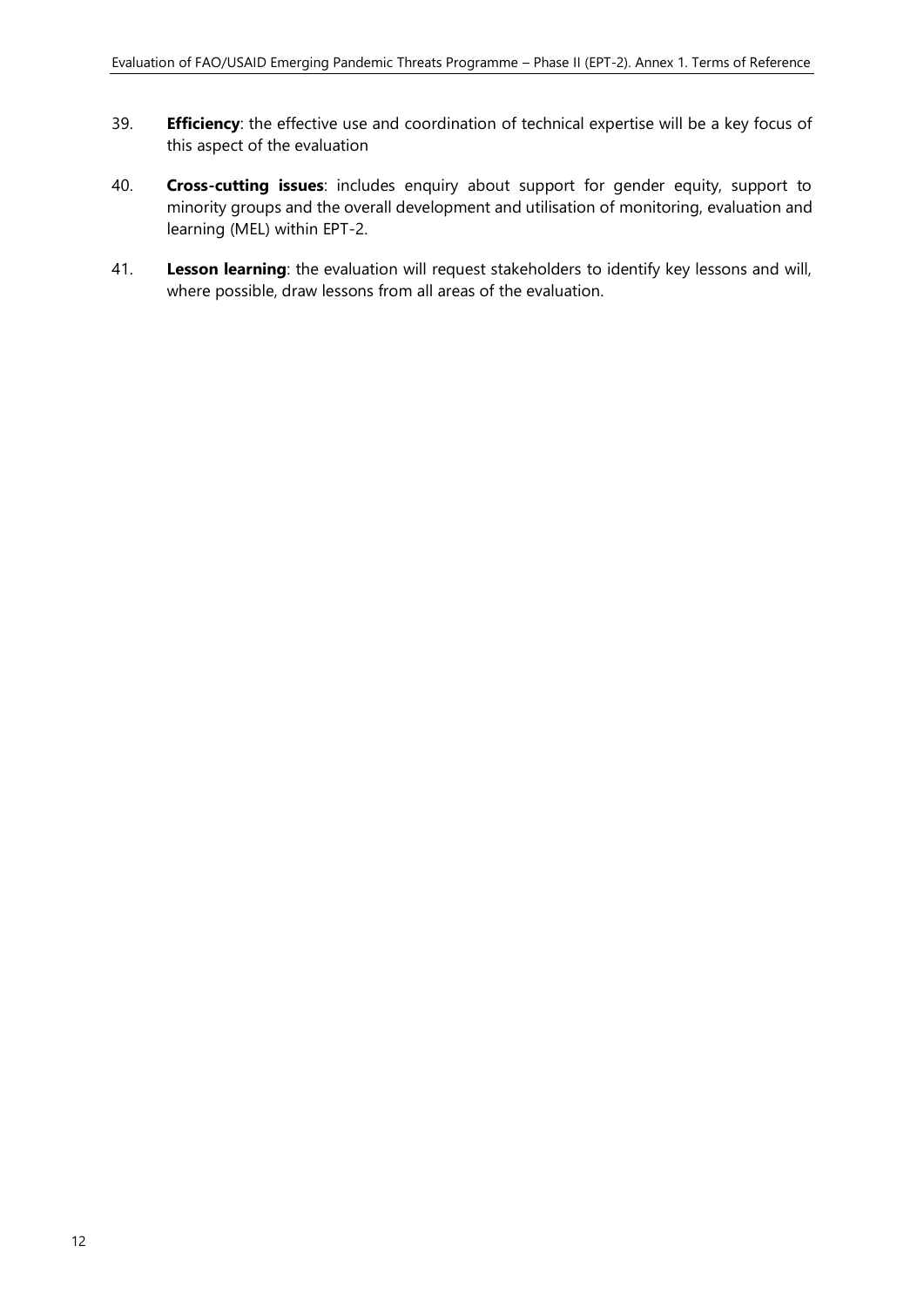### <span id="page-14-0"></span>**6. Approach and methodology**

- 42. The evaluation will adopt a consultative and transparent approach with internal and external stakeholders throughout the process. Triangulation of evidence will underpin its validation and analysis and will support conclusions and recommendations.
- 43. The evaluation scoping phase started in August with an analysis of the portfolio of projects and a synthesis of previous relevant evaluations, and will continue up until early December 2019, with the preparation of an inception report. The inception report will therefore complement the TOR and contribute to guide the evaluation: it will provide parties involved in the evaluation with a mutual understanding of the organization of the work. It will encompass the draft theory of change (TOC), a stakeholder analysis, detailed information on the evaluation approach and methodology, the evaluation matrix, information and justifications for the site mapping and sampling, and an update of the limitations and risks, timeline and deliverables of the evaluation.
- 44. The reconstruction of the theory of change (presented in Appendix 3) helped the evaluation team identify the main outcomes that will be evaluated and assessed through this evaluation. During the course of the evaluation the team will work with informants to refine the TOC to best represent FAO's contribution to the overall EPT-2 Programme. Furthermore, during the inception phase, potential areas for in-depth analysis will be identified, including the possibility of conducting an impact assessment beyond the evaluation period.<sup>10</sup>
- 45. In answering all evaluation questions, the evaluation will benefit from a desk review of existing documents and other secondary data. Relevant documents for the evaluation should notably include the Report of USAID's EPT-2 Program Evaluation,<sup>11</sup> which has been carried out for the United States Agency for International Development (USAID) Bureau for Global Health (GH) and was designed to provide an independent assessment of USAID's Emerging Pandemic Threats 2 (EPT-2) program (2014–2019). It came after the midpoint of implementation and approximately one-and-a-half years into EPT-2's experience as USAID's primary implementer for the United States of America Government's Global Health Security Agenda (GHSA). Documentation from the EPT-2 M&E framework will also be utilized.
- 46. The evaluation will make use of primary data sources including semi-structured key informant interviews with FAO staff (at headquarters, regional and country-level), donor representatives, government officials, other EPT-2 partners (including technical experts and senior management in relevant UN agencies, non-governmental organizations (NGOs), technical agencies, etc.), animal health practitioners and private sector service providers at

 $10$  Any impact assessment would likely assess the return on investment with regard to the control of specific emerging pandemic threats, through identifying what have been the economic impacts of the intervention, or through extrapolating what would be the economic cost of not controlling potential pandemic threats. Individual country projects under EPT-2 (e.g. in Vietnam, Indonesia, Bangladesh, and Egypt) may also offer potentially interesting case studies for quantitative impact assessments. However, this still need to be discussed and agreed on with the EPT-2 Programme Team in FAO.

<sup>&</sup>lt;sup>11</sup> The evaluation report was produced at the request of the United States Agency for International Development and was prepared independently by Constance A. Carrino, Daniel R. Lucey, and Marguerite Pappaioanou.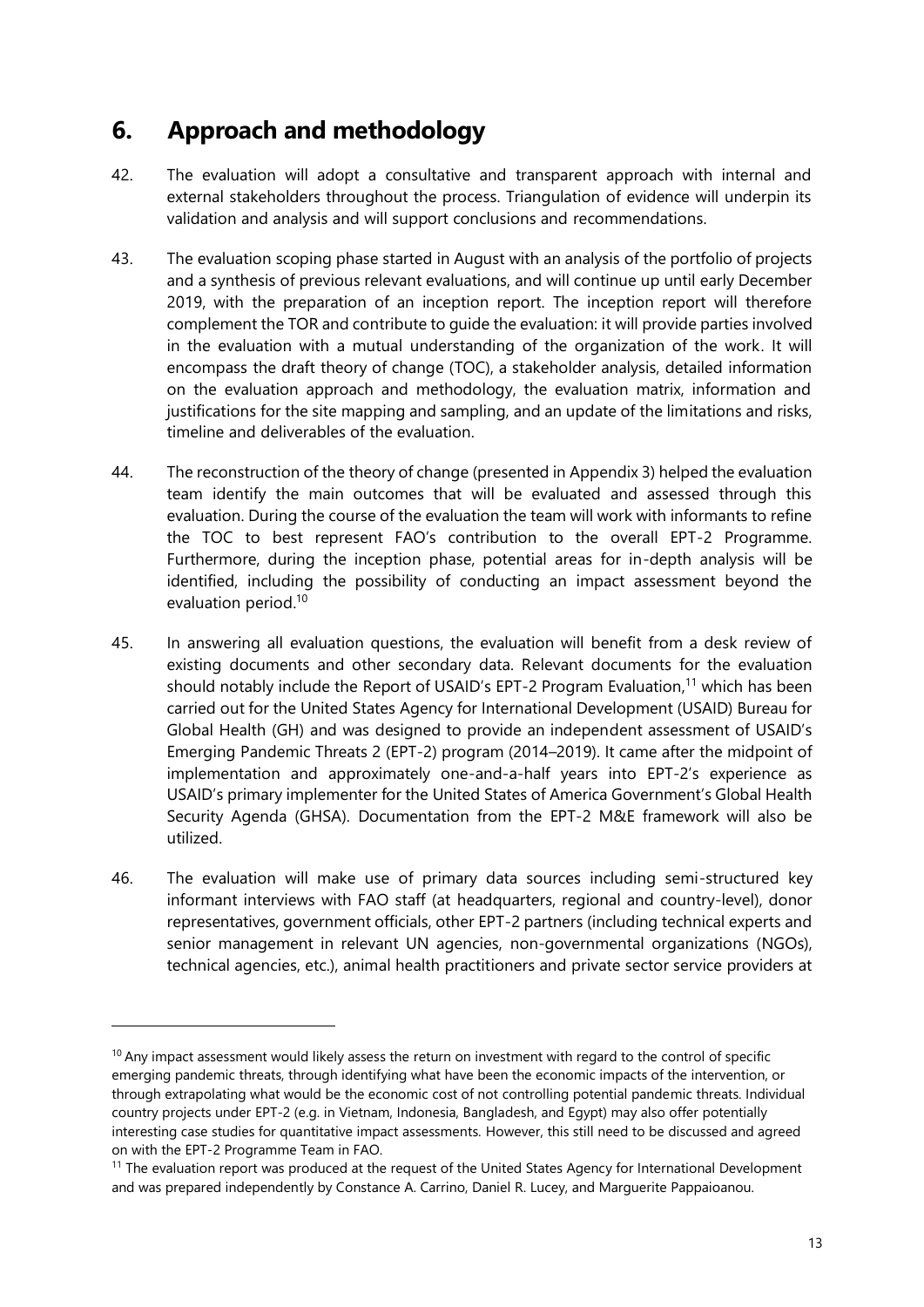global, regional and national levels. Protocols for interviews will be developed by the evaluation team prior to the evaluation data collection phase.

47. The evaluation will focus on a select number of countries targeted by FAO through the EPT-2 Programme, in which missions will be carried out, to gather region and country-level evidence and provide an in-depth assessment of outcomes and achievements (country-case studies). Following consultation with the EPT-2 Programme Team (ECTAD team), seven countries have been selected for country case-studies: Bangladesh, Egypt, Kenya, Indonesia,<sup>12</sup> Lao People's Democratic Republic, Nigeria, and Viet Nam. The other countries targeted by the EPT-2 Programme and that will not be visited by the evaluation team will be nevertheless consulted remotely, through virtual semi-structured interviews. These countries have been selected according to discussions with FAO staff and a range of different criteria designed to capture all components of EPT-2 and to recognise the longevity of activity and therefore lessons learnt. (See Table 1 below for countries and criteria).

| <b>COUNTRIES</b>                           | <b>Funding</b><br><b>level</b> | Avian Influenza<br>outbreak<br>prevention and<br>disease control | <b>One Health</b><br><b>Initiatives</b> | ASL-2050 | <b>MERS</b><br>Corona<br><b>Virus</b> | <b>AMR</b> | Regional<br>Role |
|--------------------------------------------|--------------------------------|------------------------------------------------------------------|-----------------------------------------|----------|---------------------------------------|------------|------------------|
| Egypt                                      | X                              | X                                                                | X                                       | X        | X                                     |            | X                |
| Kenya                                      |                                |                                                                  |                                         | X        | X                                     |            | X                |
| Ghana                                      |                                |                                                                  |                                         |          |                                       |            | X                |
| Nigeria                                    |                                | X                                                                |                                         | X        |                                       |            |                  |
| <b>Thailand</b>                            |                                |                                                                  |                                         |          |                                       |            | X                |
| <b>Bangladesh</b>                          | X                              | X                                                                | X                                       |          |                                       | X          |                  |
| <b>Viet Nam</b>                            | X                              | X                                                                | X                                       |          |                                       | X          |                  |
| Lao People's<br><b>Democratic Republic</b> |                                | X                                                                | X                                       |          |                                       | X          |                  |

<span id="page-15-0"></span>**Table 1: Country and regional offices to be visited during the evaluation**

- 48. Online survey: The evaluation team may also consider the possibility of launching an online survey for FAO staff and relevant national counterparts of EPT-2 recipient countries to assess their views on the relevance of EPT-2, One Health and garner information on EPT-2 results and lessons. The survey could be a complementary tool for collecting national data on the performance and the achieved results of the programme in a cross-country perspective.
- 49. The evaluation will also be aligned with other ongoing FAO evaluations, including, for example, the FAO Country Programme Evaluation in Indonesia and in Sierra Leone, which will collect information, among others, on the EPT-2 programme implemented in each of the countries.
- 50. The final evaluation report is expected in late April 2020. In the event that an impact assessment is conducted, it is understood that this may require additional time, and would therefore be delivered at a later date.

 $12$  The Indonesia country case-study is currently being conducted as it is also feeding into the Indonesia Country Programme Evaluation.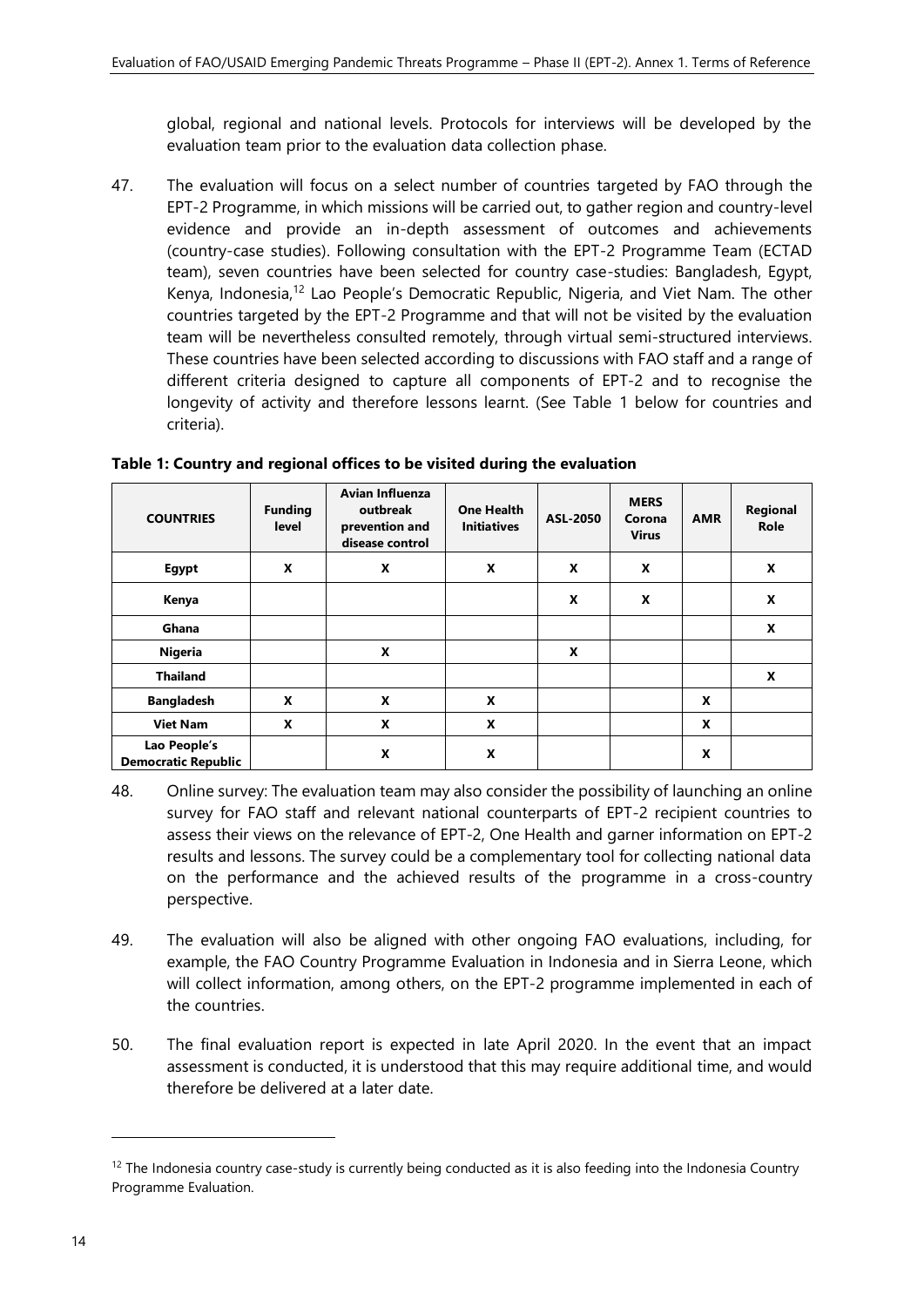### <span id="page-16-0"></span>**Roles and responsibilities**

- 51. The **Office of Evaluation (OED)**, in particular the evaluation manager (EM) develops the first draft TOR with inputs from the programme task force (PTF). This TOR includes the Theory of change (TOC), developed by EM and based on document review, discussions with PTF and if possible a face-to-face meeting with the lead technical officer (LTO) to get a good understanding of the project.
- 52. The BH and LTO assist the EM in drafting the ToR, in the identification of the consultants and in the organization of the mission. EM is responsible for the finalization of the TOR and of the identification of the evaluation team members<sup>13</sup>. EM shall brief the evaluation team on the evaluation methodology and process and will review the final draft report for quality assurance purposes in terms of presentation, compliance with the TOR and timely delivery, quality, clarity and soundness of evidence provided and of the analysis supporting conclusions and recommendations in the evaluation report.
- 53. OED also has a responsibility in following up with the budget holder (BH) for the timely preparation of the Management Response (MR) and the Follow-up Report (FR) to the MR.
- 54. The **programme task force (PTF)**, which includes the ECTAD Team Leader, FAO BH, the ECTAD regional managers, the LTOs and the team of the programme to be evaluated, are responsible for initiating the evaluation process, providing inputs to the first version of the TOR, especially the description of the background and context chapter, and supporting the evaluation team during its work. They are required to participate in meetings with the evaluation team, as necessary, make available information and documentation, and comment on the terms of reference and report. Involvement of different members of the PTF will depend on respective roles and participation in the project. The BH is also responsible for leading and coordinating the preparation of the FAO MR and the FR to the evaluation, fully supported in this task by the LTO and others members of the PTF. OED guidelines for the MR and the FR provide necessary details on this process.
- 55. The **evaluation team (ET)** is responsible for further developing and applying the evaluation methodology, for conducting the evaluation, and for producing the evaluation report. All team members, including the evaluation team leader (ETL), will participate in briefing and debriefing meetings, discussions, field visits, and will contribute to the evaluation with written inputs for the final draft and final report. The evaluation team will agree on the outline of the report early in the evaluation process, based on the template provided by OED. The ET will also be free to expand the scope, criteria, questions and issues listed above, as well as develop its own evaluation tools and framework, within time and resources available and based on discussions with the EM, consults the BH and PTF where necessary. The ET is fully responsible for its report which may not reflect the views of the Government or of FAO. An evaluation report is not subject to technical clearance by FAO although OED is responsible for quality assurance of all evaluation reports.
- 56. The ETL guides and coordinates the ET members in their specific work, discusses their findings, conclusions and recommendations and prepares the final draft and the final report, consolidating the inputs from the team members with his/her own.

 $13$  The responsibility for the administrative procedures for recruitment of the team, will be decided on a case-by-case basis.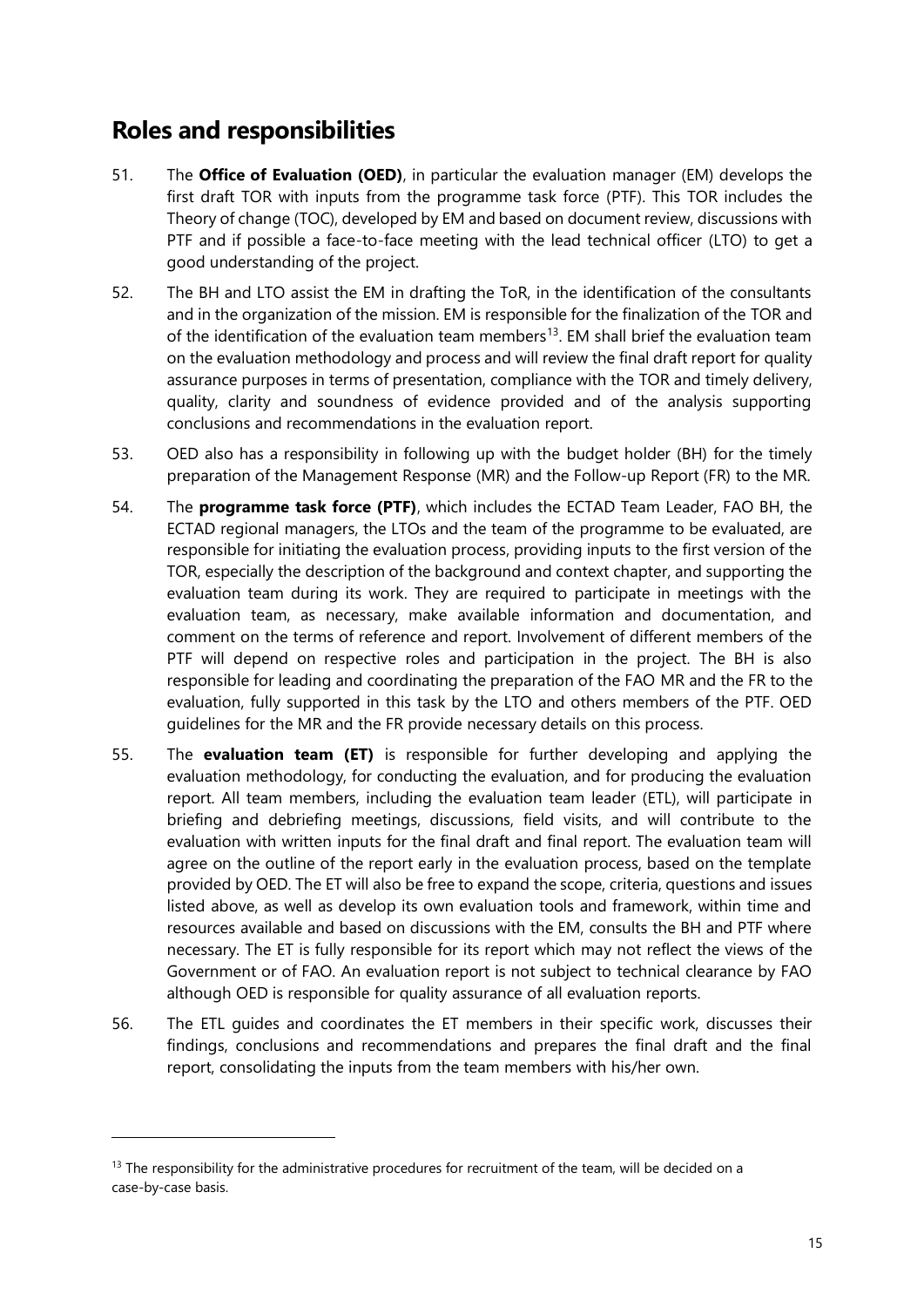### <span id="page-17-0"></span>**7. Evaluation team composition and profile**

- 57. The evaluation team consists of four external consultants and two members of OED (the EM and the evaluation analyst). The team will work under the guidance and with participation of the OED EM.
- 58. The four consultants selected for this evaluation, have experience and expertise in two or more of the following areas: animal veterinary/public health, epidemiology, zoonotic diseases or a related field, gender equity and socio-economic aspects. All consultants have experience in evaluation, and a good knowledge of at least one of the regions where EPT-2 has been implemented (west, central and east Africa, and south and southeast Asia). An effort has been made to achieve gender and regional balance in the team makeup.
- 59. The evaluation team members should be independent from any organizations that have been involved in designing, executing or advising any aspect of the EPT-2 programme.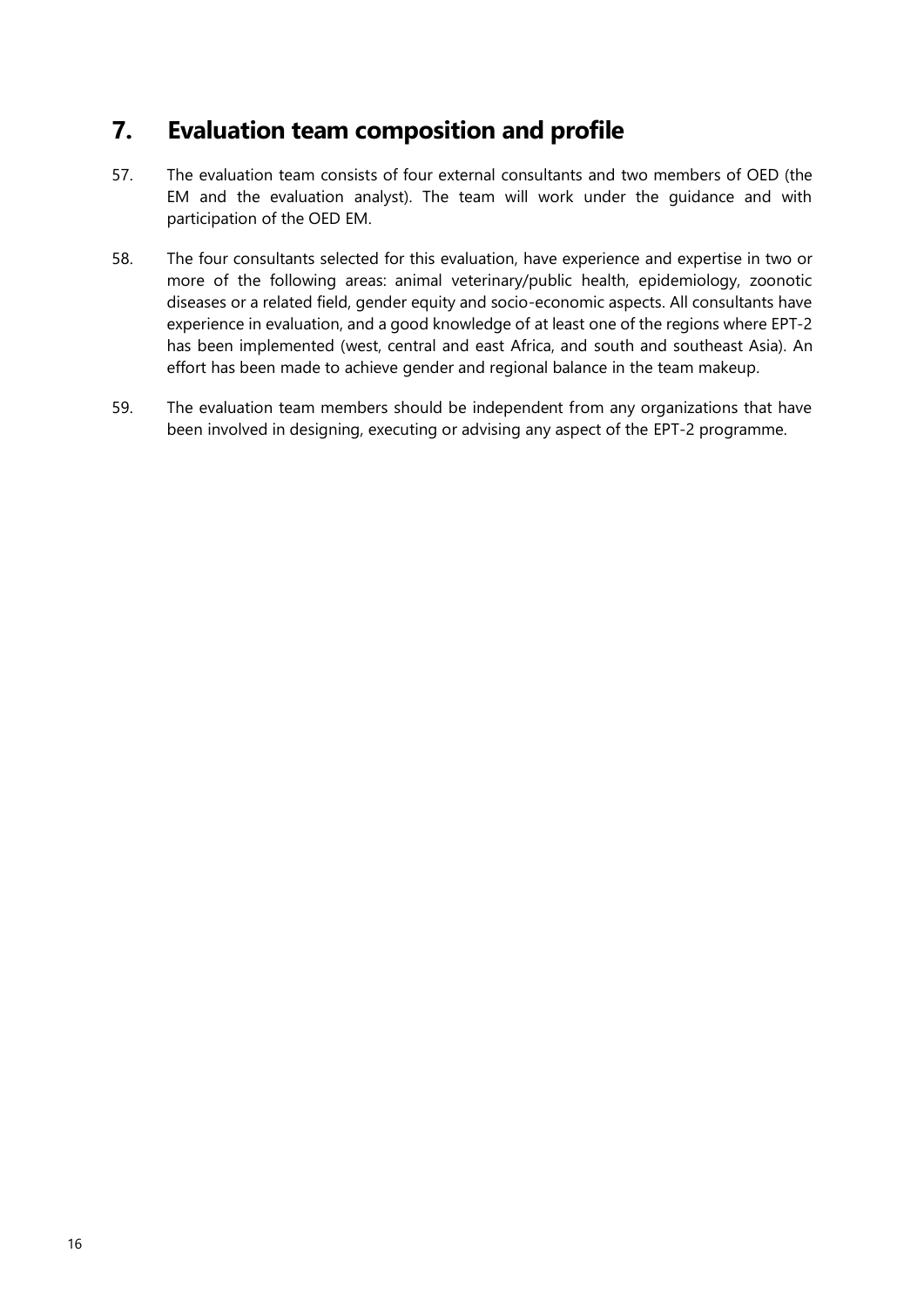### <span id="page-18-0"></span>**8. Evaluation products (deliverables)**

- 60. This section describes the key evaluation products the evaluation team will be accountable for producing. These products include:
	- i. These evaluation **TOR.**
	- ii. An **inception report**, including an **evaluation matrix** and a **stakeholder analysis**: the evaluation matrix will show how each evaluation question will be answered by way of: proposed methods, proposed sources of data and data collection procedures, and interview guides for relevant country-level stakeholders.
	- iii. **Country reports** (not for publication, but for the evaluation team's internal use, to feed into the final analysis).
	- iv. **Draft evaluation report**: the programme team and key stakeholders in the evaluation should review the draft evaluation report to ensure that the evaluation meets the required quality criteria. The draft report should illustrate the evidence found that responds to the evaluation questions listed in the TOR.
	- v. **Final evaluation report**: the final evaluation report should include an executive summary. The report will be prepared in English with numbered paragraphs, following the OED template for report writing. Supporting data and analysis should be annexed to the report when considered important to complement the main report. Translations in other languages of the Organization, if required, will be FAO's responsibility.
	- vi. **Evaluation brief** and other knowledge products or participation in knowledge sharing events, if relevant.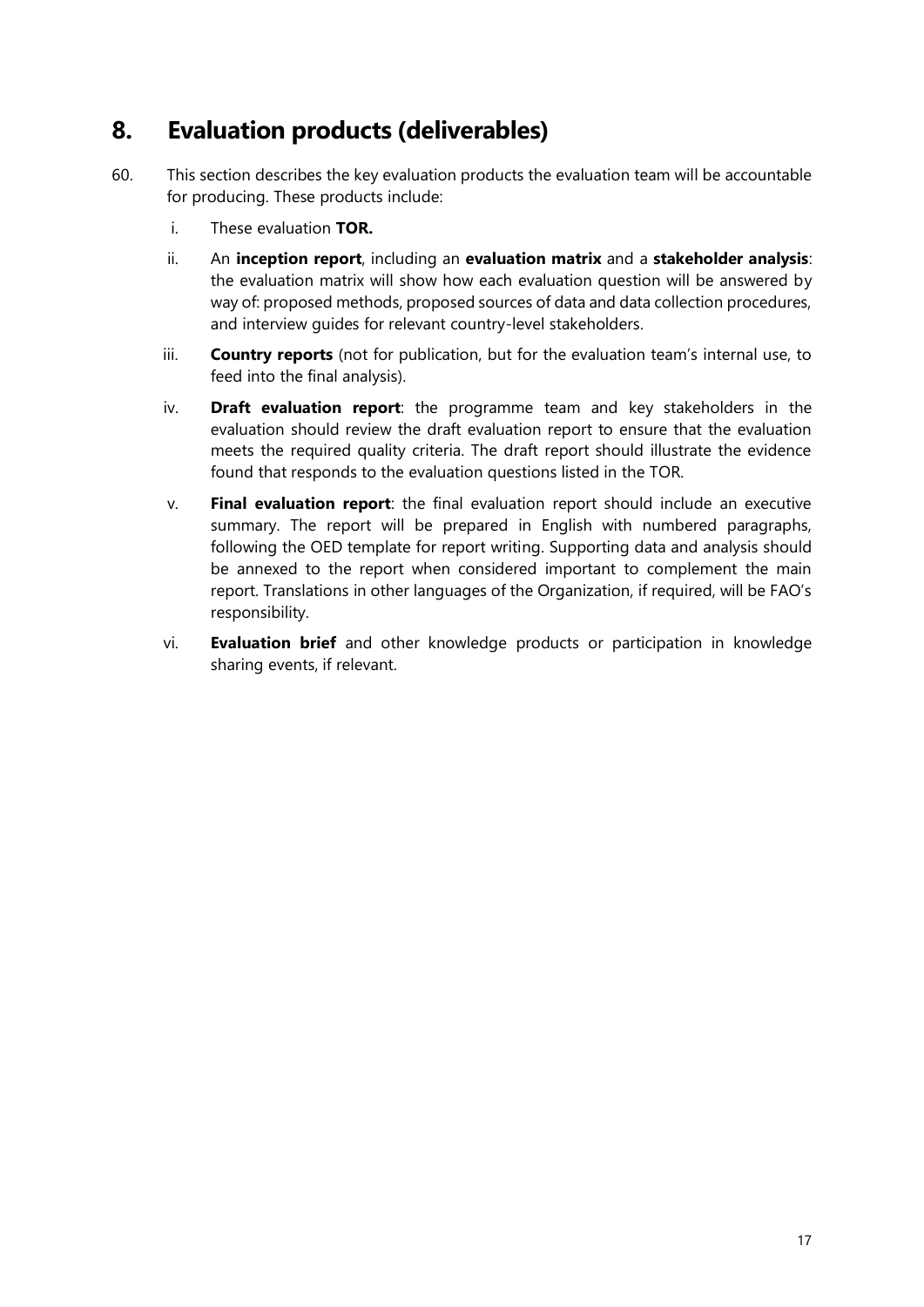# <span id="page-19-0"></span>**9. Evaluation timeline**

61. The evaluation will be conducted according to the following time frame:

#### <span id="page-19-1"></span>**Table 2: Evaluation timeline**

| Task                                                                                                                                                      | <b>Dates</b>                                | <b>Responsibility</b>                              |
|-----------------------------------------------------------------------------------------------------------------------------------------------------------|---------------------------------------------|----------------------------------------------------|
| Launch of the evaluation                                                                                                                                  | September 2019                              | BH/OED                                             |
| <b>TOR</b> finalization                                                                                                                                   | November 2019                               | OED with inputs from<br>PTF                        |
| Team identification and recruitment                                                                                                                       | October/November 2019                       | OFD                                                |
| Reading background documentation provided<br>by PTF                                                                                                       | September/December<br>2019                  | ET                                                 |
| Inception mission                                                                                                                                         | November 2019                               | OED                                                |
| Organization of the Evaluation Mission (travel<br>arrangements, meetings arrangements with<br>projects' stakeholders and partners, field visits,<br>etc.) | November/December<br>2019                   | OED                                                |
| Evaluation mission to country and regional<br>offices                                                                                                     | January to February 2020                    | ЕT                                                 |
| Preliminary analysis and debriefing                                                                                                                       | Late February 2020                          | ЕT                                                 |
| Presentation of preliminary evaluation findings<br>to USAID (tbd)                                                                                         | Late March/April 2020                       | ET                                                 |
| Evaluation Report zero draft for circulation in<br><b>FAO</b>                                                                                             | Late April 2020                             | ETL and OED for<br>comments and quality<br>control |
| Evaluation Report First draft for circulation with<br>external stakeholders                                                                               | May 2020                                    | ETL and OED for<br>comments and quality<br>control |
| Evaluation Report final draft for circulation                                                                                                             | June 2020                                   | ETL and OED for<br>comments and quality<br>control |
| Validation of the recommendations                                                                                                                         | June 2020                                   | ET to the PTF                                      |
| Final Report, including publishing and graphic<br>design                                                                                                  | June 2020                                   | OED                                                |
| Management Response                                                                                                                                       | 1 month after the Final<br>report is issued | BH                                                 |
| Follow-up report                                                                                                                                          | 1 year after the MR is<br>issued            | <b>BH</b>                                          |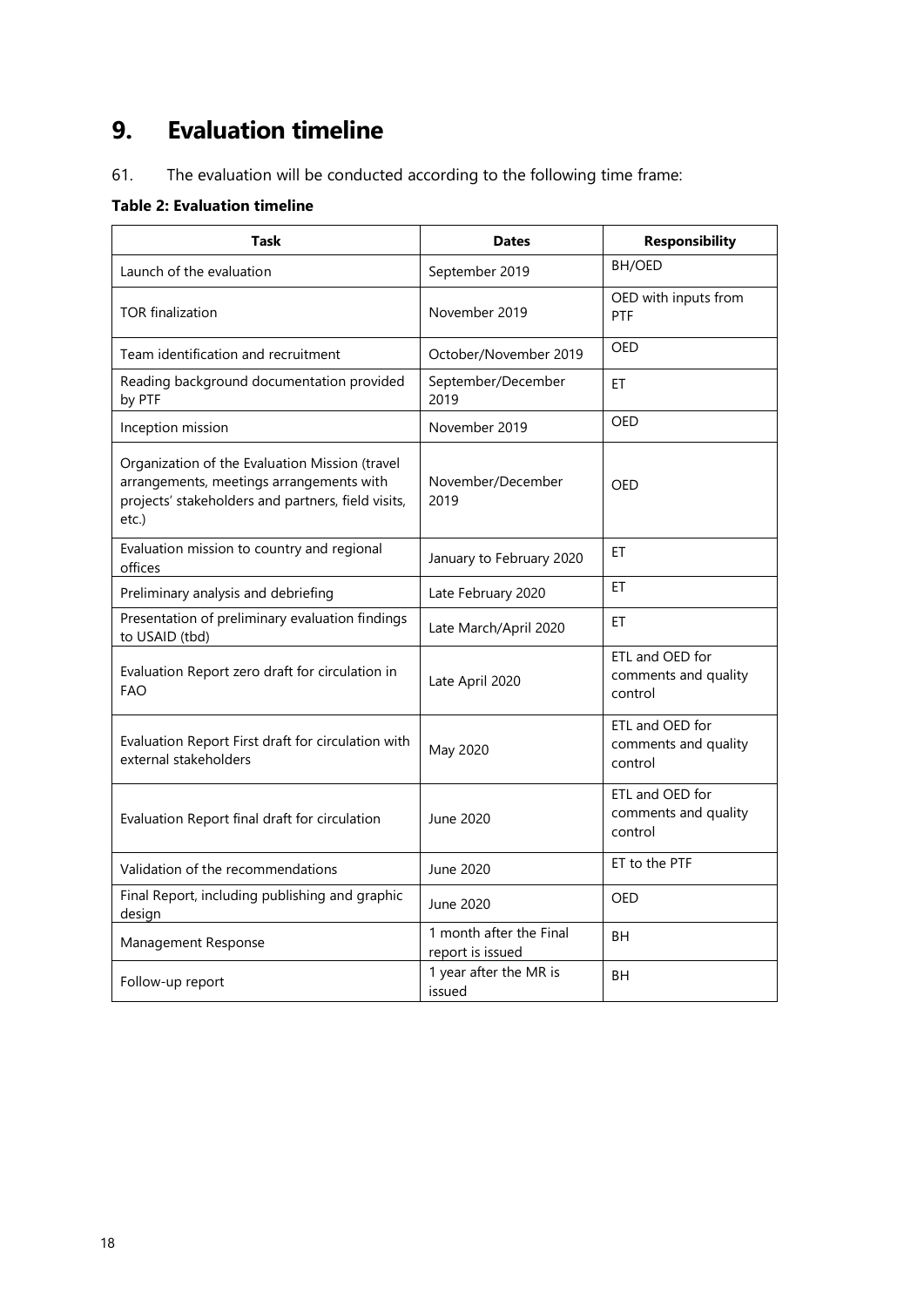# **Appendix 1. List of FAO EPT-2 projects**

| <b>Project Symbol</b> | <b>Project Title</b>                                                                                                                   | <b>Actual EOD</b> | NTE (as of Nov<br>2019) | <b>Project</b><br>budget (USD) |
|-----------------------|----------------------------------------------------------------------------------------------------------------------------------------|-------------------|-------------------------|--------------------------------|
| OSRO/BGD/505/USA      | Improving food security and public health through strengthened veterinary services in Bangladesh                                       | 1/10/2015         | 31/12/2019              | 9 624 142                      |
| OSRO/CMB/401/USA      | Immediate technical assistance to strengthen emergency preparedness for HPAI in Cambodia                                               | 1/10/2014         | 31/12/2019              | 1 660 000                      |
| OSRO/CPR/401/USA      | Immediate technical assistance to strengthen emergency preparedness for HPAI in China                                                  | 1/10/2014         | 31/7/2020               | 3 588 001                      |
| OSRO/EGY/501/USA      | Strengthening national capacity for preparedness early detection and response to emerging pandemic<br>threats                          | 1/2/2015          | 31/12/2019*             | 4 977 270                      |
| OSRO/GLO/302/USA      | Emergency Surveillance Response to Avian Influenza A (H7N9) in China and high risk countries                                           | 29/4/2013         | 31/7/2020               | 6 700 000                      |
| OSRO/GLO/407/USA      | Global Health Security in Africa and Asia                                                                                              | 1/10/2014         | 31/12/2019*             | 3 400 000                      |
| OSRO/GLO/501/USA      | Emergency assistance for prevention and control of H5N1 HPAI in West and Central Africa                                                | 1/6/2015          | 31/12/2019*             | 2 934 998                      |
| OSRO/GLO/504/USA      | Global Stockpile of Emergency Animal Disease                                                                                           | 1/10/2015         | 31/12/2019*             | 4 500 000                      |
| OSRO/GLO/505/USA      | MERS-CoV applied research activities in the Middle East and Northeast Africa                                                           | 26/10/2015        | 31/12/2019*             | 4 520 000                      |
| OSRO/GLO/506/USA      | Global Support for the implementation of EPT-2 Programme                                                                               | 1/10/2015         | 31/12/2019*             | 3 400 000                      |
| OSRO/GLO/508/USA      | EPT-2 Results Framework and Performance Monitoring System                                                                              | 1/10/2015         | 31/12/2019*             | 1720350                        |
| OSRO/GLO/602/USA      | African Sustainable Livestock 2050 (ASL 2050)                                                                                          | 1/10/2015         | 31/12/2019*             | 3719999                        |
| OSRO/INS/501/USA      | Strengthening National Capacity to Prevent and Control Emerging and Re-Emerging Pandemic Threats<br>Including Influenza A in Indonesia | 1/10/2015         | 31/7/2020               | 17 335 000                     |
| OSRO/LAO/401/USA      | Immediate technical assistance to strengthen emergency preparedness for HPAI                                                           | 1/10/2014         | 31/7/2020               | 969 147                        |
| OSRO/MYA/501/USA      | Immediate technical assistance to strengthen emergency preparedness for HPAI                                                           | 1/10/2015         | 31/7/2020               | 1750000                        |
| OSRO/NEP/401/USA      | Immediate technical assistance to strengthen emergency preparedness for HPAI                                                           | 8/12/2014         | 31/7/2020               | 935 000                        |
| OSRO/RAS/402/USA      | Immediate technical assistance to strengthen emergency preparedness for HPAI (Regional Activities)                                     | 1/10/2014         | 31/12/2019**            | 18 476 801                     |
| OSRO/RAS/502/USA      | Addressing Antimicrobial Usage in Asia's Livestock Production Industry                                                                 | 1/10/2015         | 31/12/2019**            | 4 900 000                      |
| OSRO/RAS/606/USA      | Evidence based Risk Management along the Livestock Production and Market Chain                                                         | 1/10/2016         | 31/12/2019              | 2 2 3 4 8 8 0                  |
| OSRO/VIE/402/USA      | Risk Mitigation and Management of Human Health Threats Along Animal Value Chain                                                        | 1/10/2014         | 31/12/2019**            | 8 950 000                      |
| <b>Total budget</b>   |                                                                                                                                        |                   |                         | 106 295 588                    |

<span id="page-20-0"></span>*Source: FPMIS; Data downloaded on 10/10/2019*

\* NTE extended to 31/7/2020

\*\* NTE extended to 30/9/2024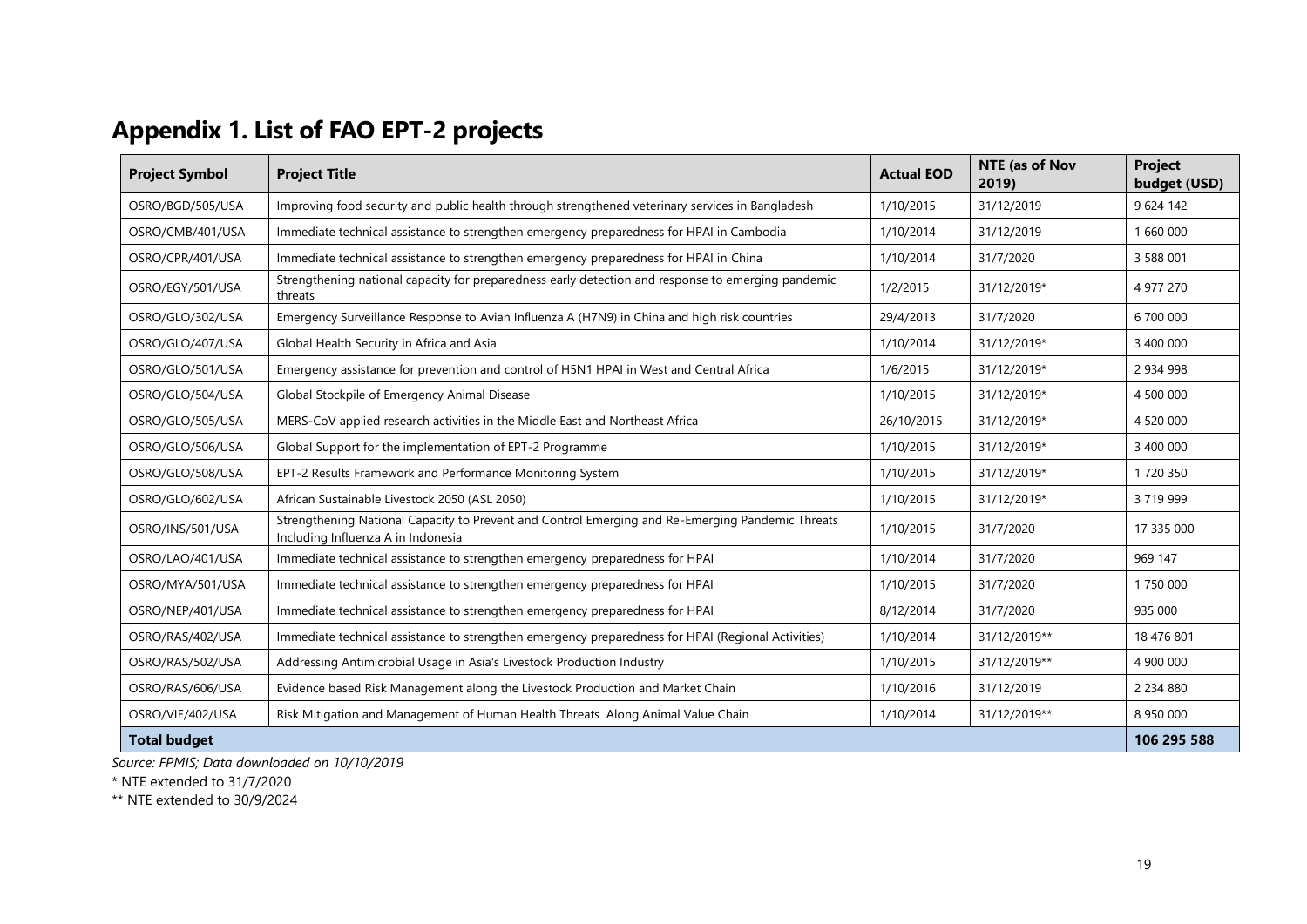### <span id="page-21-0"></span>**Appendix 2. EPT-2 projects' summary description**

#### **Project description by EPT-2 component**

|  |  | 1. Avian Influenza (AI) |  |
|--|--|-------------------------|--|
|--|--|-------------------------|--|

|    | <b>Project Symbol</b> | Year | <b>Location</b>                  |
|----|-----------------------|------|----------------------------------|
|    | OSRO/BGD/505/USA      | 2015 | Bangladesh                       |
| 2  | OSRO/CMB/401/USA      | 2015 | Cambodia                         |
| 3  | OSRO/CPR/401/USA      | 2015 | China                            |
| 4  | OSRO/EGY/501/USA      | 2013 | Egypt                            |
| 5  | OSRO/GLO/302/USA      | 2015 | Asia                             |
| 6  | OSRO/GLO/501/USA      | 2014 | Africa                           |
| 7  | OSRO/INS/501/USA      | 2014 | Indonesia                        |
| 8  | OSRO/LAO/401/USA      | 2014 | Lao People's Democratic Republic |
| 9  | OSRO/MYA/501/USA      | 2015 | Myanmar                          |
| 10 | OSRO/NEP/401/USA      | 2015 | Nepal                            |
| 11 | OSRO/RAS/402/USA      | 2015 | Asia <sup>1</sup>                |
| 12 | OSRO/VIE/402/USA      | 2015 | Viet Nam                         |
| 13 | OSRO/RAS/606/USA      | 2015 | Asia <sup>2</sup>                |

- 1. Most of the projects that focus on AI are located in south and southeast Asia that corresponds to the high rate of outbreaks in the region. There is one project covering west and central Africa and another covering Egypt.
- 2. All these projects have been set either during or after an outbreak. The projects set during an outbreak have slightly different activities with a greater focus on dealing with immediate country needs by providing equipment and technology. This group consists of projects in China, Egypt, Indonesia, Lao People's Democratic Republic and Nepal. While others like BGD/505 and CMB/401, focus more on capacity building, developing a revised curriculum and trainings.<sup>3</sup>
- 3. The AI projects cover the following outputs with some differences in the breadth and depth:
	- i. Diagnosis, surveillance and monitoring systems: Planned activities were assessing and strengthening existing surveillance systems, designing protocols and standard operating procedures (SOPs), training staff on PREDICT protocols, sharing relevant surveillance information, providing support in monitoring and evaluation of the surveillance systems and procuring, testing and distributing diagnostic material. Some projects also focused on understanding drivers for spread and emergence of AI, while some included risk based targeted emergency surveillance. This was one of the main components and part of all projects.
	- ii. Integrated control of animal diseases: Activities included multi-sectoral collaboration (national and cross-border), implementation of control programs and development of information systems.

 $<sup>1</sup>$  Not clear from progress reports but includes most countries in South and South-East Asia. FPMIS data also</sup> shows a baby project under the project symbol. Not sure what the purpose of setting up the baby project was. <sup>2</sup> Cambodia, Lao People's Democratic Republic, Myanmar, Viet Nam.

<sup>&</sup>lt;sup>3</sup> However, the distinction is not always clear as multiple projects report outbreaks during the project cycle.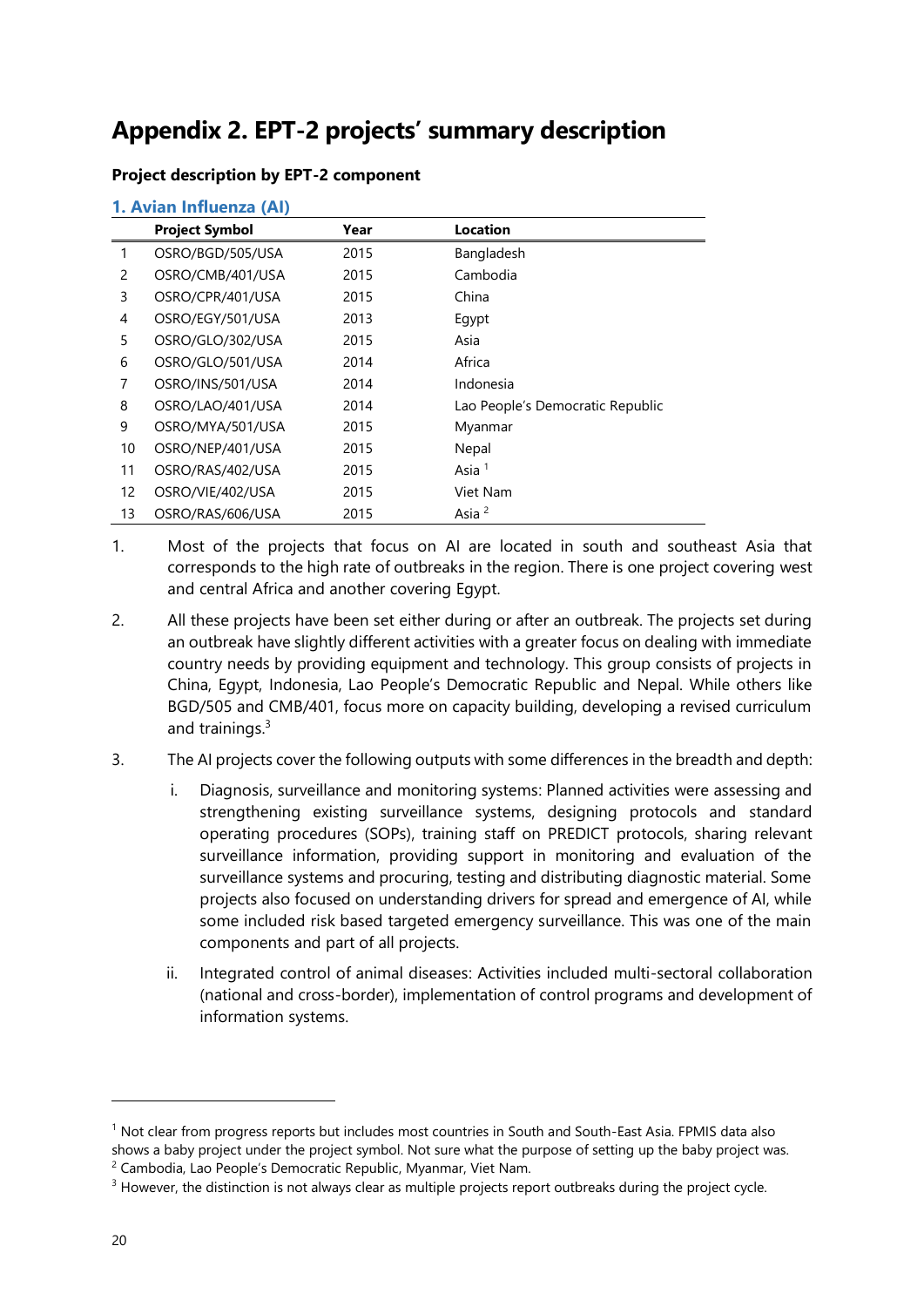- iii. Dissemination of policies and good practices for:
	- a. *Efficient farm management activities*: technical support directly to farmers for increase in productivity, establishment of technical support units, and husbandry and veterinary outreach to farmers.
	- b. *Reduction of disease emergence*: improvement of AI vaccination effectiveness in commercial poultry production sector, an endemicity study, support of biosecurity measures and safe trade along the live bird supply value chain, policies for farm licensing and an exposure reduction program.
	- c. *Stakeholder collaboration*: on interventions to improve the quality of poultry marketing processes, meetings with senior government officials and other key stakeholders for safer policies and practices in the sector.
	- iv. Strengthening competencies of workforce and laboratories: conducting laboratory needs assessments, training programmes, updating laboratory equipment, biosafety assessments and epidemiology capacity building activities. Projects also supported the Regional Field Epidemiology Training Programme for Veterinarians (FETPV), an in-service veterinary epidemiology capacity-building programme using a One Health approach. Some projects also focused on developing a veterinary curriculum for animal disease control, a career development programme for veterinary services and veterinary professional accreditation (BGD/505).
	- v. Strengthening national preparedness: activities included a review of existing national preparedness and response plans, simulation exercises using the One Health approach, support in capacity development for good emergency practices, establishing web-based platforms for zoonoses and providing support on media-handling and crisis communication to reduce consumer panic, market shocks and behaviours that increase disease spread risk.
	- vi. One Health coordination: validation of the one health proof of principle and providing support for GHSA/EPT-2 coordination for impact and in institutionalization of the OH approach.
- 4. While projects covered multiple outputs from the above list, implementation was different in term of the activities across projects. EGY/501 included a system wide monitoring and evaluation plan as one of its main outputs, while others built it into project activities. Few projects also included a focus on evidence based Risk Management along the Livestock Production and Market Chain (LAMP).
- 5. The country projects in Lao People's Democratic Republic, Myanmar and Nepal seemed to be identical in the terms of the expected output. Both the regional and country projects in Asia took into account the importance of regional coordination and collaboration, in most cases working closely with SAARC and ASEAN.
- 6. Few projects like EGY/501 mention direct collaboration with other UN agencies like UNICEF and WHO. The project documents also note that FAO's role has evolved from a predominantly HPAI emergency response to one of long-term capacity building.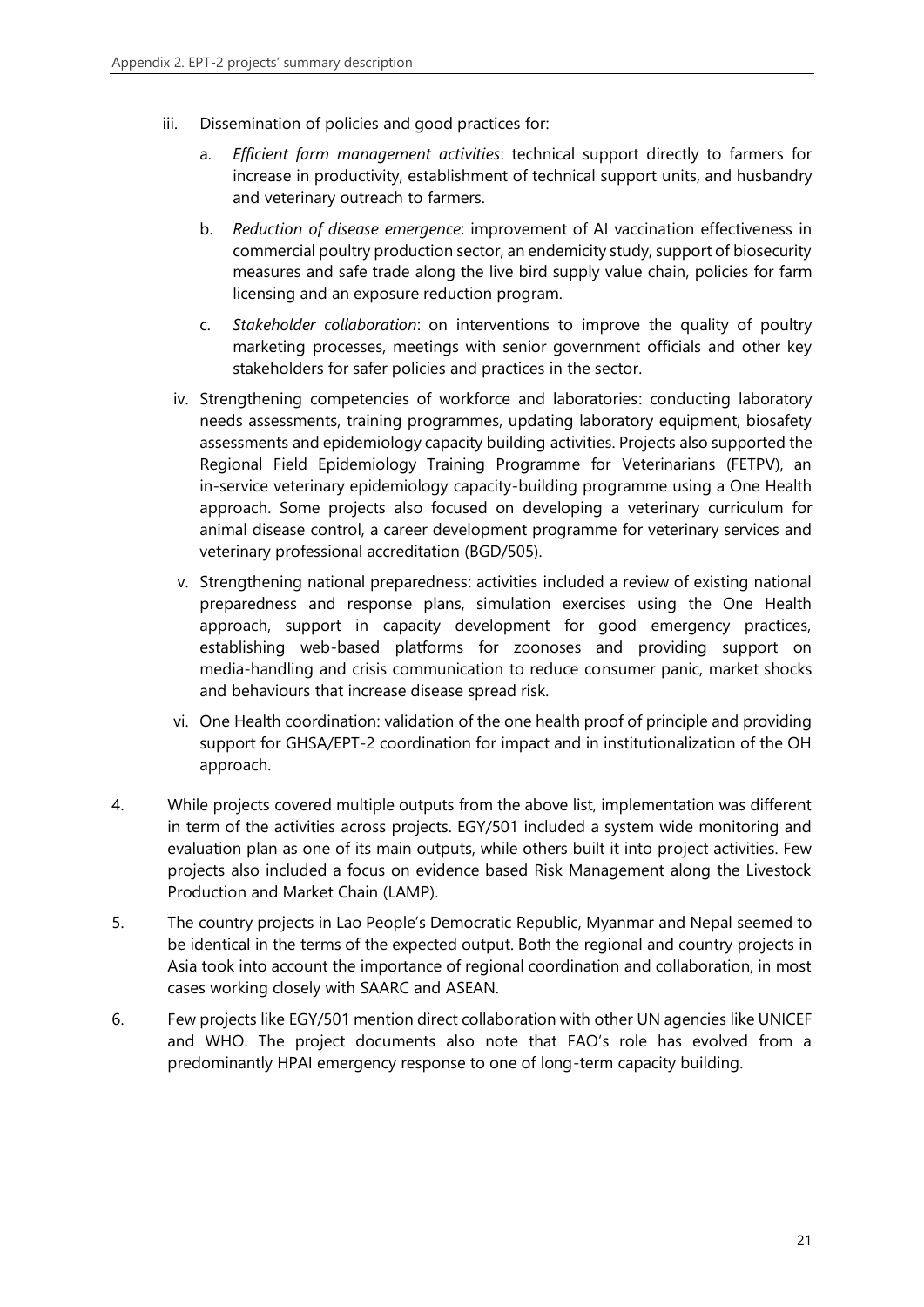#### **2. Africa Sustainable Livestock (ASL2050)**

| <b>Project Symbol</b> | Year | Location                                |
|-----------------------|------|-----------------------------------------|
| 1 OSRO/GLO/602/USA    | 2015 | Eastern Africa                          |
| 2 OSRO/GLO/407/USA    | 2014 | Eastern and central Africa <sup>4</sup> |

- 7. ASL2050 projects are set out in anticipation of high risks of disease emergence posed by an increasing demand for livestock products in Africa. The two projects overlap in Ethiopia, Kenya and Uganda. GLO/602 essentially seems to focus on capacity building. It takes into account how the livestock sector would look in future, assess potential implications and identify any policy instruments to mitigate impacts on the risk level of zoonotic infections and antimicrobial resistance. Its outputs cover strengthening capacity of governments and stakeholders to assess the livestock sector and the policy implications of market trends on animal health, public health and on the environment. Accordingly, activities included developing models for estimating levels of demand, supply and livestock productivity, and facilitating inclusive policy dialogues.
- 8. GLO/407 was set up like other AI projects with similar outputs and activities but focusing on containing or preventing emerging viruses. These outputs included a focus on:
	- i. Surveillance systems for pathogens: improving data collection and reporting, characterization of viruses and bioinformatics support.
	- ii. Policy support and dissemination: for animal health and risk reduction policies through policy dialogue meetings, analysis of farming systems, establishment of livestock policy hubs and regional meetings.
	- iii. Multi-sectoral collaboration and coordination: development of a user-friendly handbook on national OH platforms, support in establishing OH platforms at national and regional levels and a national OH strategic plan.
	- iv. National preparedness and response plans: activities include assessing current national preparedness and response capacities, GEMP trainings and simulation exercises.
	- v. Bio surveillance and biosafety: contribute to improvement of IT portals, support to epidemiology and laboratory networks and laboratory quality assurance, biosafety and biosecurity.
- 9. GLO/602 seems to be more closely aligned with ASL2050 with a more streamlined approach. However, there is limited information in the project documents on the synergies between the two ASL2050 projects.

<sup>4</sup> A baby project also exists under this project symbol. The baby project was focused on Rwanda.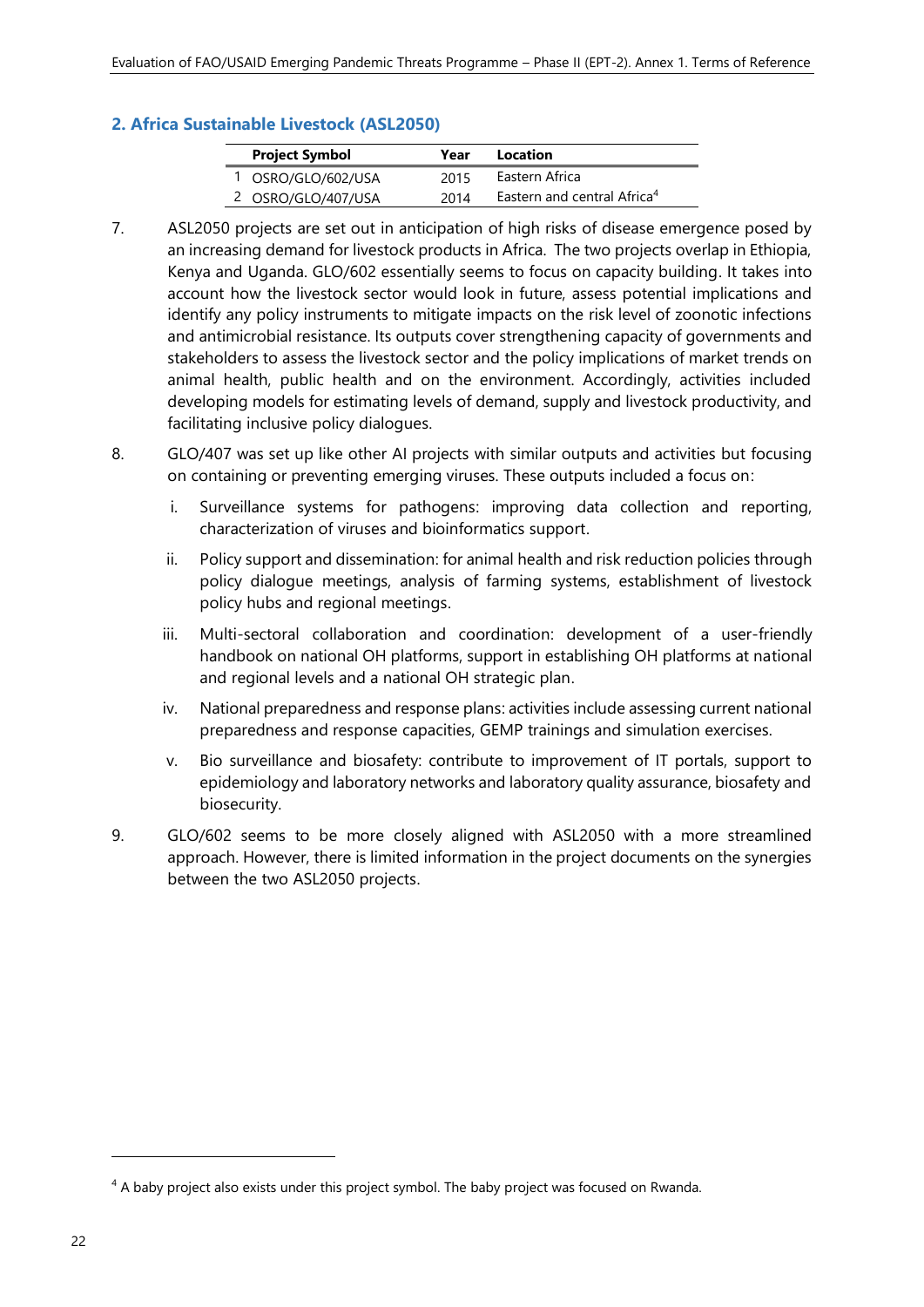#### **3. Middle East Respiratory Syndrome (MERS)**

| <b>Project Symbol</b> | Year | Location                    |  |
|-----------------------|------|-----------------------------|--|
| OSRO/GLO/505/USA      | 2015 | East Africa and Middle East |  |

- 10. Apart from the two projects that covered all four EPT-2 components, only one focuses on MERS. The long-term goal is stated as 'to fully understand the source and infection and transmission dynamic of the MERS-Cov and minimize or interrupt animal-to-animal transmission and animal-to-human transmission of the MERS-CoV by targeting risk-mitigation interventions'. The countries covered are Egypt, Ethiopia, Jordan and Kenya, <sup>1</sup> with varying levels of implementation and different project start dates. The outputs covered across projects were:
	- i. Cross sectional and longitudinal surveillance: including support to field teams, training of surveillance teams, support for capacity strengthening and provision of surveillance equipment.
	- ii. Strengthening of national lab and epidemiology networks: organizing network meetings and strengthening sample banking system.
	- iii. Mapping of camel and other livestock production systems, husbandry and marketing practices.
	- iv. National and cross-border camel value chain and risk assessment studies.
- 11. In the progress reports, implementation in Egypt has been limited to understanding biological drivers of disease emergence stating administrative challenges, whereas implementation in Ethiopia seems to be more extensive. However, the progress reports available on FPMIS only cover a six-month period in 2017 and no other information is available.

#### **4. Emergency Equipment Stockpile (EES)**

| $\frac{1}{2}$ |                       |      |          |  |  |
|---------------|-----------------------|------|----------|--|--|
|               | <b>Project Symbol</b> | Year | Location |  |  |
|               | OSRO/GLO/504/USA      | 2015 | Global   |  |  |

- 12. The project supports the USAID stockpile initiative by establishing a global supply mechanism to meet emergency outbreak response needs. It aims to assist GHSA priority countries affected by transboundary animal diseases and those at a high risk for incursion of these diseases. Its outputs include a focus on:
	- i. Coordination, training and management of stockpiles.
	- ii. Procurement of laboratory items and personal protective equipment, and appropriate storage facilities.
	- iii. Facilitation of international shipment of specimens to reference centres.
	- iv. Local procurement of other emergency outbreak control items and lab supplies.
	- v. Monitoring and reporting of all activities.
- 13. Procurement activities also included working closely with WFP and OIE.

 $1$  Sudan is also mentioned in the project document but no progress report is available for it.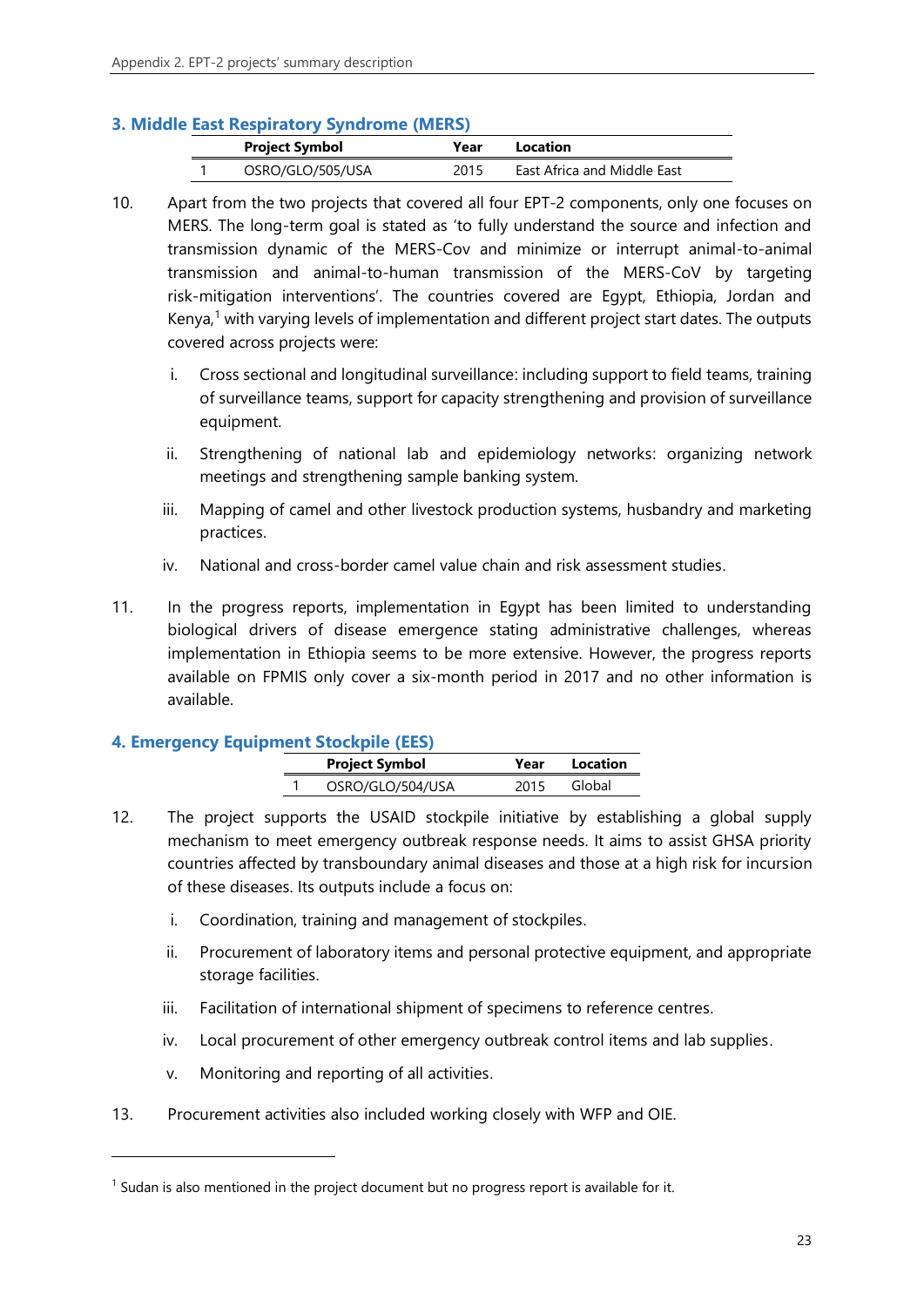#### **5. All components**

| <b>Project Symbol</b> | Year | Location |
|-----------------------|------|----------|
| OSRO/GLO/506/USA      | 2015 | Africa   |
| OSRO/GLO/508/USA      | 2015 | Global   |

- 14. The projects seem to coordinate overall EPT-2 programme activities. However, there is no clear information on which projects they provide support and how. These projects also seem to coordinate more with other UN agencies and OIE. **GLO/506**, in line with the broader programme objectives, focuses on the prevention of new zoonotic disease emergence, early detection, and timely and effective control. The outcomes specified are coordination and management, capacity development of national veterinary services, and advocacy and communication, which are similar to other AI projects but not limited to only Avian Influenza. The project covers countries only in Africa.
- 15. **GLO/508** on the other hand is a global project focused on enhancing country and regional capacities in project performance monitoring for ongoing/future project interventions. It aims to strengthen the M&E culture/awareness within the organization, creating a common results framework and a joint monitoring system for EPT-2 for programmatic coherence. The outputs for the project also indicate baseline data collection and piloting of indicators for all EPT-2 projects.

#### **6. AMR**

| <b>Project Symbol</b> | Year | Location |
|-----------------------|------|----------|
| OSRO/RAS/502/USA      | 2015 | Asia     |

16. The project aims to promote a more prudent antimicrobial usage within the Asian livestock production industry leading to a reduction in antimicrobial resistance. It does not correspond exactly to the EPT-2 components and seems to be more aligned to GHSA. The outcomes include an improved understanding of AMU and AMR, establishment of regional platforms, raising awareness among target groups and strengthening of surveillance capacities. The project also aims to use existing Regional AMR dialogues at ASEAN and SAARC level. Most countries in South East Asia and Bangladesh are covered under this project.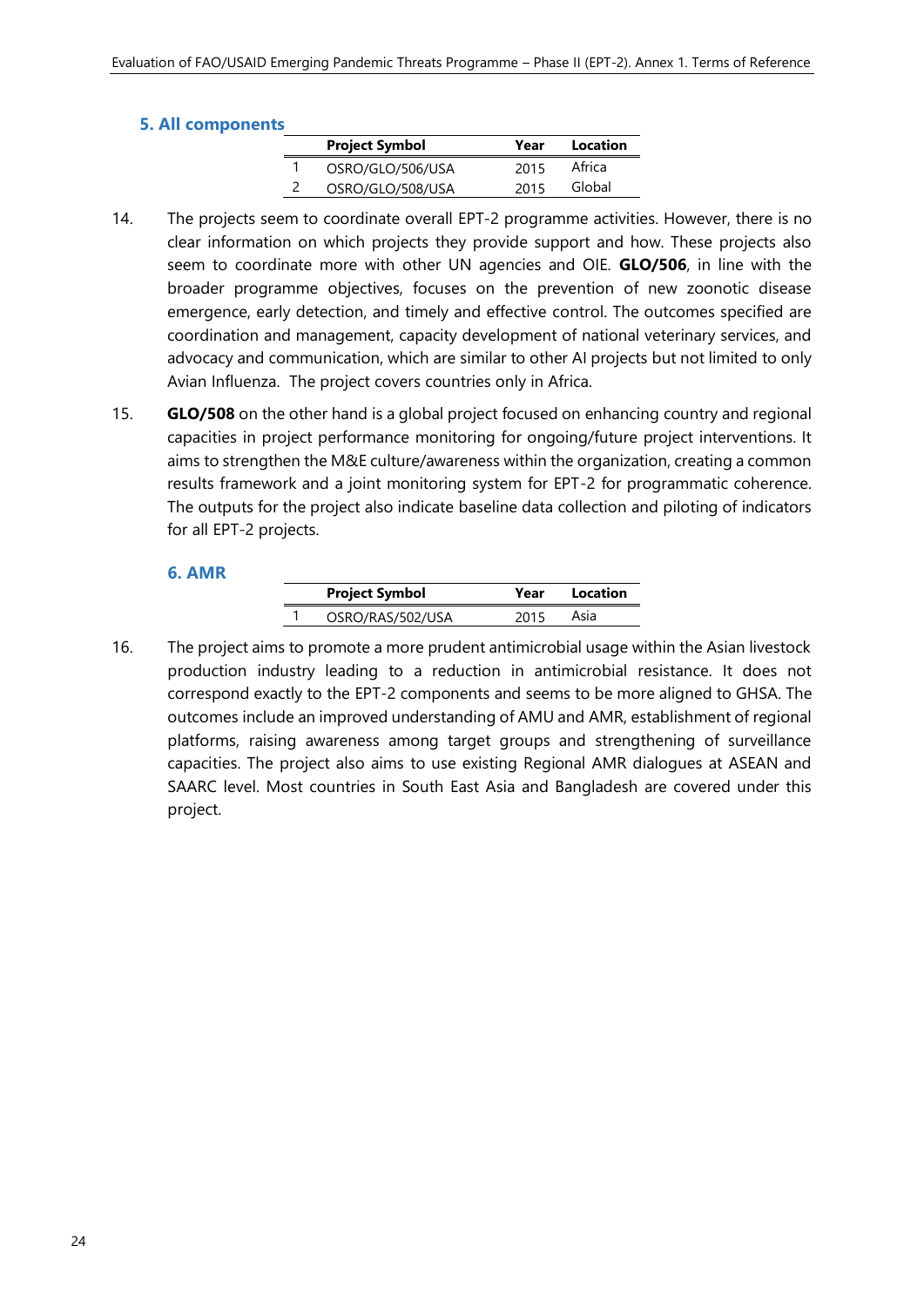

### **Appendix 3. Reconstructed theory of change of EPT-2 programme (FAO)**

<span id="page-26-0"></span>*Source: project documents and discussion with FAO stakeholders involved in EPT-2 projects design and implementation*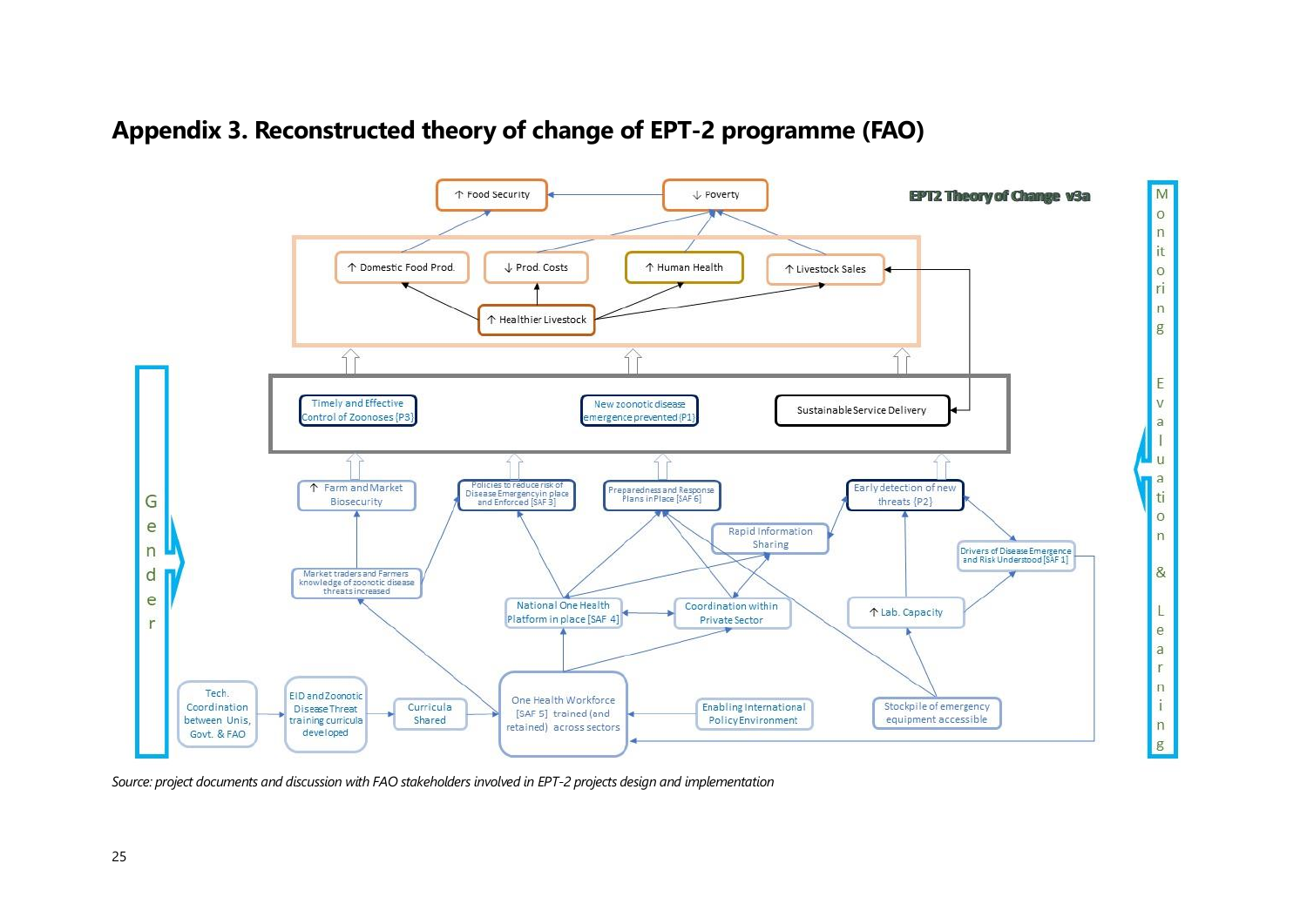### **Appendix 4. Evaluation matrix**

#### **Notes**

The evaluation will examine all components of EPT-2. As no baselines are available for most indicators the criteria for assessing the key evaluation questions will largely be based upon evidence or examples of activities, outputs and change attributed to FAO support or facilitation. Capturing examples from country case studies, the 2017 USAID Mid Term Review of EPT-2, FAO OED Thematic Evaluations and FAO OED Country Programme Evaluations will be important. EPT-2's own compilation of programme achievements may also be drawn upon but the evidence supporting stated outputs should be triangulated during country visits.

<span id="page-27-0"></span>

| <b>Evaluation</b><br><b>Criteria</b> | <b>Key Evaluation Questions</b>                                                                                                                                                                                                                                                                                                                                                                                                                                                                                                                                                                                                                                                                                                                                                                                                                                                                                                                                                                                                                                                                                                                                                                                                                                              | Criteria of judgement/ indicators                                                                                                                                                                                                                                                                                                                                                                                                                                                                                                                                                                                                                                                                                                                                                                                                                                                                          | <b>Methods and sources</b>                                                                                                                                                                                                                                                                                                                                                                                                                                        |
|--------------------------------------|------------------------------------------------------------------------------------------------------------------------------------------------------------------------------------------------------------------------------------------------------------------------------------------------------------------------------------------------------------------------------------------------------------------------------------------------------------------------------------------------------------------------------------------------------------------------------------------------------------------------------------------------------------------------------------------------------------------------------------------------------------------------------------------------------------------------------------------------------------------------------------------------------------------------------------------------------------------------------------------------------------------------------------------------------------------------------------------------------------------------------------------------------------------------------------------------------------------------------------------------------------------------------|------------------------------------------------------------------------------------------------------------------------------------------------------------------------------------------------------------------------------------------------------------------------------------------------------------------------------------------------------------------------------------------------------------------------------------------------------------------------------------------------------------------------------------------------------------------------------------------------------------------------------------------------------------------------------------------------------------------------------------------------------------------------------------------------------------------------------------------------------------------------------------------------------------|-------------------------------------------------------------------------------------------------------------------------------------------------------------------------------------------------------------------------------------------------------------------------------------------------------------------------------------------------------------------------------------------------------------------------------------------------------------------|
| Relevance                            | To what extent has the Emerging Pandemic Threats Programme<br>been relevant to targeted countries and institutional stakeholders?<br>Are EPT-2 objectives relevant to Government, partners<br>$\circ$<br>and other stakeholders such as farmers and private<br>sector service providers? (Do investments, either<br>financial or through advocacy, by regional organisations<br>and national governments demonstrate the relevance<br>of the three EPT-2 objectives?)<br>Are the objectives of EPT-2 relevant to the priorities of<br>$\circ$<br>regions of focus? (vis-à-vis Regional organisations,<br>Regional Economic Communities, Regional Authorities,<br>Technical Committees, etc.)?<br>Was the Programme's approach and design appropriate and<br>2.<br>relevant to address the needs at the different levels (country,<br>regional, global)?<br>To what extent has the EPT-2 Programme been<br>$\circ$<br>coherent with other interventions (national and<br>regional) on animal health?<br>To what extent is the Emerging Pandemic Threats Programme in<br>$\mathsf{B}$<br>line with FAO's mandate and strategic priorities?<br>Is EPT-2 relevant to FAO's strategic objective 5. Increase<br>$\circ$<br>the resilience of livelihoods to threats and crises and | Outputs and products from EPT-2 and PSE<br>Evidence of utilisation of EPT-2 products at<br>global, regional and national level.<br>National and Regional policies, strategic plans<br>and programmes for the livestock sector and<br>disease control<br>Examples of EPT-2 adding value regional and<br>national strategies over time.<br>Strategic changes to vision, goals and budgets<br>documented<br>Requests for support, examples of<br>engagement from FAO decentralised offices,<br>regional organisations and member states.<br>Evidence of demand for EPT-2 inputs in FAO<br>Regional planning and Country Programme<br>Frameworks (CPF)<br>Evidence of interest and requests from donor,<br>private sector and NGO for zoonoses and EID<br>control<br>One Health Strategy documents<br>Documentation<br>Number of collaborations between animal,<br>plant, human, food and environment sectors. | Internal FAO reports<br>and interviews<br>Interviews with<br>ii.<br>partners, regional<br>organisations and<br>member states<br>Previous OED and<br>iii.<br>EPT-2 partner /<br>donor evalations<br>FAO CPFs and<br>iv.<br>Country<br>Representative<br>Annual Reports<br>Reports rom EPT-2<br>v.<br>partners including<br>government<br>agencies<br>Divisional planning<br>vi.<br>documents<br>including Mid Term<br>Plans<br>Minutes of FAO<br>vii.<br>Programme |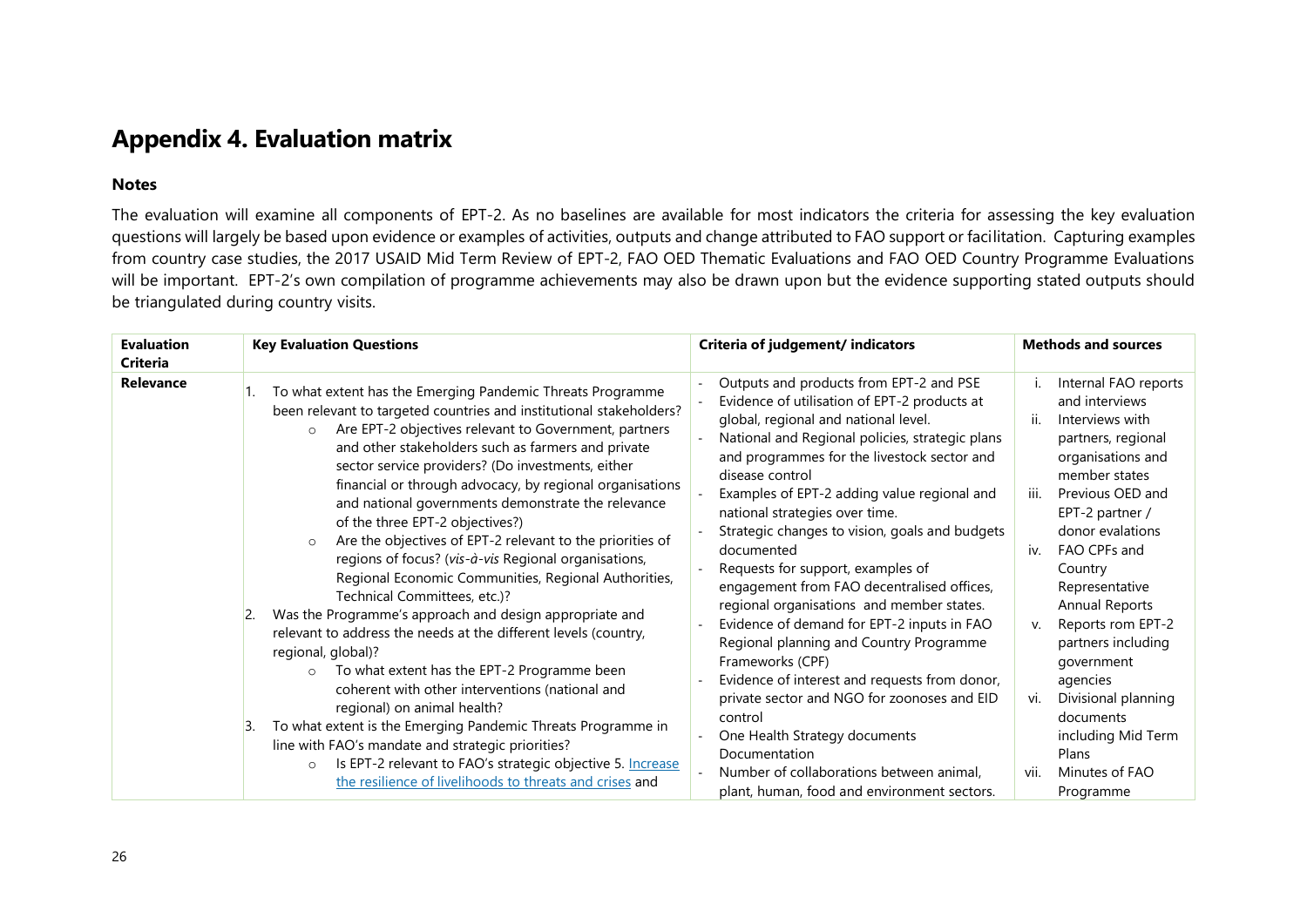|                      | does EPT-2 have some relevance to FAO's other 4<br>strategic objectives?<br>What is the role played by FAO in the overall animal health<br>Ι4.<br>architecture?<br>Who are the main stakeholders, collaborators,<br>$\circ$<br>competitors, beneficiaries?<br>What is FAO's comparative advantage and to what<br>$\circ$<br>extent is the organization playing it?<br>How flexibly does FAO balance country needs and<br>$\circ$<br>interests with global aims?                                                                                                                                                                                                                                                                                                                                                                                                                                                                                                                                                                                                                                  | Technical training and awareness raising on<br>One health.                                                                                                                                                                                                                                                                                                                                                                                                                                                                                                                                                                                                                                                                                                                                                                                                       | Committee and<br>other governing<br>bodies.<br>viii.<br>Minutes of relevant<br>international<br>conferences<br>including One<br>Health Fora. |
|----------------------|--------------------------------------------------------------------------------------------------------------------------------------------------------------------------------------------------------------------------------------------------------------------------------------------------------------------------------------------------------------------------------------------------------------------------------------------------------------------------------------------------------------------------------------------------------------------------------------------------------------------------------------------------------------------------------------------------------------------------------------------------------------------------------------------------------------------------------------------------------------------------------------------------------------------------------------------------------------------------------------------------------------------------------------------------------------------------------------------------|------------------------------------------------------------------------------------------------------------------------------------------------------------------------------------------------------------------------------------------------------------------------------------------------------------------------------------------------------------------------------------------------------------------------------------------------------------------------------------------------------------------------------------------------------------------------------------------------------------------------------------------------------------------------------------------------------------------------------------------------------------------------------------------------------------------------------------------------------------------|----------------------------------------------------------------------------------------------------------------------------------------------|
| <b>Effectiveness</b> | To what extent has FAO been able to accomplish planned outputs<br>and outcomes on the 5 components (AI, MERS-CoV, ASL 2050,<br>EES, AMR)?<br>How have specialist surveillance tools been developed<br>$\circ$<br>within or utilised by EPT-2? Have these tools facilitated<br>the scaling of outputs?<br>How effective has FAO been in responding to requests<br>$\circ$<br>for assistance and guidance from member countries in<br>both implementation of policy and capacity<br>development?<br>What impact have FAO's EPT-2 activities had on<br>$\circ$<br>technical capacity at the country level?<br>What are the factors that have contributed to the<br>$\circ$<br>achievement or non-achievement of the intended<br>outcomes? What are the institutional (political, legal,<br>economic, organizational, behavioural) factors that<br>fostered or constrained FAO's work on EPT?<br>Can spillover or "halo" effects <sup>1</sup> , beyond the immediate<br>$\circ$<br>objectives and outputs of each project be identified?<br>Can these be attributed to EPT-2 activities and outputs? | Documented project delivery activities and<br>outputs<br>Examples (case studies) of successful activities<br>and programme delivery<br>Disease / AMR surveillance, diagnoses, early<br>detections and response reports and rates by<br>area/population<br>Vaccination records and monitoring and<br>assessment against incidence<br>Recent history of zoonoses/EIDs<br>spread/control<br>Evidence of central, province, community<br>support including behaviour change and<br>commitment for sustainability<br>LMT data and reports<br>Stockpile project reports<br>$\overline{\phantom{a}}$<br>Training syllibii and training reports.<br>One Health Strategy Documentation<br>$\overline{\phantom{a}}$<br>Policy and Strategy documents<br>$\overline{\phantom{a}}$<br>National and regional action plans<br>$\sim$<br>Emergency response planning documents. | i. / ii. / iii./ iv./ v./ viii./                                                                                                             |

<sup>&</sup>lt;sup>1</sup> E.g. Outputs that were not originally envisioned or planned by EPT-2 through utilization of improved capacity (lab diagnostics, non-zoonotic disease control {African Horse Sickness, Rift Valley Fever, Brucellosis, peste petit ruminant, food and mouth disease}, farm profitability, AMR strategy, fund raising, increased budget allocation for non EPT-2 work etc.)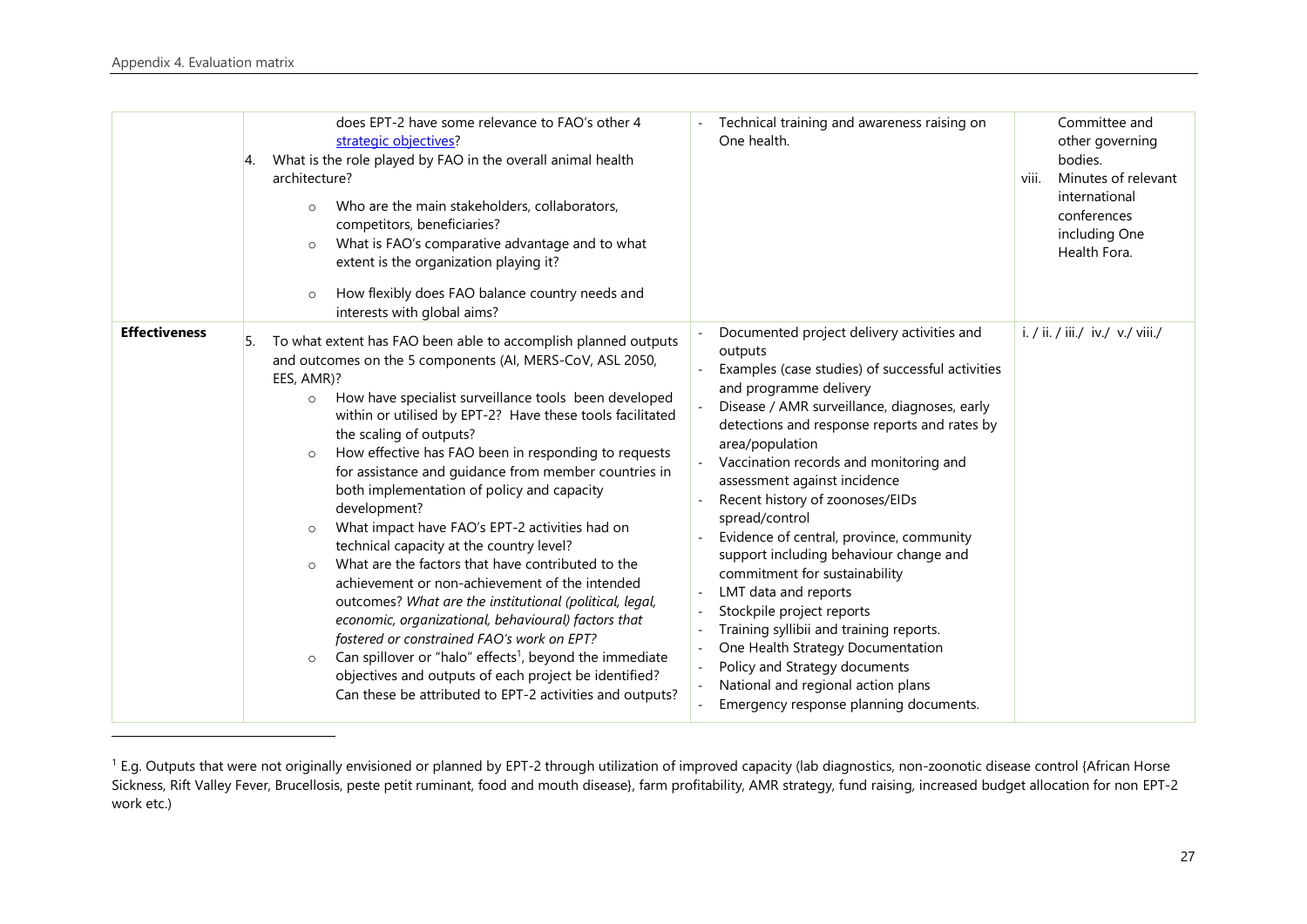|                      | 6.<br>17. | How successful has FAO been in leveraging information<br>tools to foster communication, maintain networks,<br>enable country level activities, etc.?<br>To what extent have FAO activities recognized diversity<br>$\circ$<br>(national, regional, gender, professional background)?<br>How has diversity been integrated into interventions<br>and technical capacity building?<br>Have ECTAD personel contributed broader FAO activities related<br>to SO5 preparedness and resilience building work?<br>How has the longevity of the EPT Programme influenced<br>outcomes and what lessons have been learnt over the course of<br>the programme?                                                                                                                                                                                                                                                                                                                                                                                                                                                        |                                                                                                                                                                                                                                                                                                                                                                                                                                                                                                                                                                                                                                                                                                                                                                                                                                                                                                                                    |
|----------------------|-----------|------------------------------------------------------------------------------------------------------------------------------------------------------------------------------------------------------------------------------------------------------------------------------------------------------------------------------------------------------------------------------------------------------------------------------------------------------------------------------------------------------------------------------------------------------------------------------------------------------------------------------------------------------------------------------------------------------------------------------------------------------------------------------------------------------------------------------------------------------------------------------------------------------------------------------------------------------------------------------------------------------------------------------------------------------------------------------------------------------------|------------------------------------------------------------------------------------------------------------------------------------------------------------------------------------------------------------------------------------------------------------------------------------------------------------------------------------------------------------------------------------------------------------------------------------------------------------------------------------------------------------------------------------------------------------------------------------------------------------------------------------------------------------------------------------------------------------------------------------------------------------------------------------------------------------------------------------------------------------------------------------------------------------------------------------|
| <b>Connectedness</b> | 8.<br>19. | What is the nature of EPT-2 partnerships?<br>Do the working relations between FAO and its partners<br>$\circ$<br>complement their respective comparative advantages<br>and mandates?<br>Does EPT-2 have sufficient and effective partnerships<br>$\circ$<br>with external organisations to improve prevention,<br>detection, and response to outbreaks using a OH<br>approach?<br>Are there key partnerships that are missing?<br>$\circ$<br>How has EPT-2 engaged with the private sector?<br>$\circ$<br>How does EPT-2 ensure the sustainability of its interventions?<br>Is it possible to give examples <sup>2</sup> of how EPT-2 has<br>$\circ$<br>ensured sustainability?<br>Is there evidence that organisations are, through EPT-2<br>$\circ$<br>support, better able to address non-zoonotic diseases<br>of importance to food security and farmer livelihoods?<br>Has laboratory-testing shifting toward in-country<br>$\circ$<br>laboratories?<br>Has EPT-2 used innovative approaches and private<br>$\circ$<br>sector involvement to ensure sustainability of<br>interventions with partners? | i. / ii. / iii./ iv./ v./ vi./ vii./<br>Examples of how EPT-2 is working effectively<br>with partners.<br>viii/.<br>Examples of duplication of activities and<br>policies with key partners.<br>Examples in imbalance in partner relations.<br>$\overline{\phantom{a}}$<br>Documentation describing compartive<br>advantages.<br>Examples of workshops, trainings, institutional<br>development activities designed to strengthen<br>interventions<br>Evidence of EPT-2 faciliated cost recovery<br>mechanisms and innovative approaches to<br>private sector involvment in detection,<br>preparedness and response to threats and<br>outbreaks.<br>Number and type of communication products<br>and tools utilised by EPT-2 and its partners.<br>Research proposals submitted and research<br>funds allocated.<br>Training and capactity development reports<br>Employment records and reports of national<br>professional bodies |

 $^2$  E.g. shared office space, secondments, investment, budget allocation, policy change, regulatory changes or some other institutional adjustment.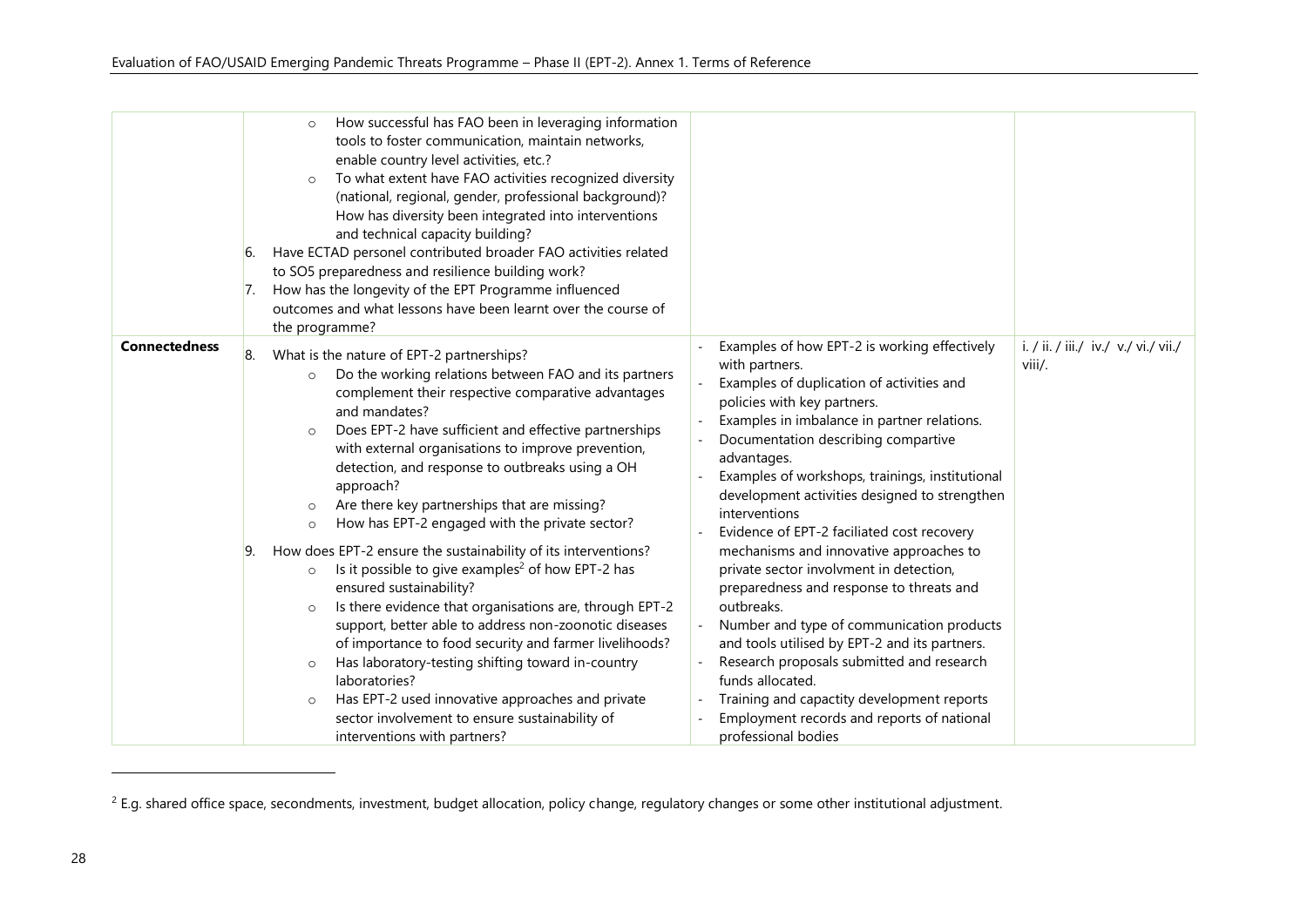| Has EPT-2 facilitated South - South Cooperation as a<br>$\circ$<br>mechanism for sharing experience and building<br>sustainability?<br>Is there a strategic approach to securing ongoing<br>$\circ$<br>funding and advocacy for OH?<br>interventions and their sustainability?                                                                                                                                                                                                                                               | Communications tools, products and reports<br>Research proposals and reports<br>Reports on estimation of prevented losses<br>from EPT initiatives                                                           |  |
|------------------------------------------------------------------------------------------------------------------------------------------------------------------------------------------------------------------------------------------------------------------------------------------------------------------------------------------------------------------------------------------------------------------------------------------------------------------------------------------------------------------------------|-------------------------------------------------------------------------------------------------------------------------------------------------------------------------------------------------------------|--|
| <b>Capacity Development</b>                                                                                                                                                                                                                                                                                                                                                                                                                                                                                                  |                                                                                                                                                                                                             |  |
| offices and for regional bodies and member states? Can examples<br>of innovative capacity development can be identified?<br>Has EPT-2 significantly improved the capacity of actors<br>$\circ$<br>working on value chains identified as possible risk areas<br>for EIDs?<br>Is there evidence of capacity development leading more<br>$\circ$<br>policy stable and financially secure and respected<br>organisations managing zoonotic disease detection,<br>prevention and their timely effective and effective<br>control? |                                                                                                                                                                                                             |  |
| <b>Communications</b>                                                                                                                                                                                                                                                                                                                                                                                                                                                                                                        |                                                                                                                                                                                                             |  |
| changed over time?<br>Has knowledge developed by the Project been shared<br>$\circ$<br>effectively?<br>Have novel and innovative communication techniques<br>$\circ$<br>and technologies been introduced?<br>What EPT-2 communications products are valued by<br>$\circ$<br>regional bodies and member states and why?                                                                                                                                                                                                       |                                                                                                                                                                                                             |  |
|                                                                                                                                                                                                                                                                                                                                                                                                                                                                                                                              | 10. Does EPT-2 differentiate between building resilience of<br>11. How has EPT-2 facilitated capacity development <sup>3</sup> within FAO<br>12. What communications strategies are in place, how have they |  |

<sup>&</sup>lt;sup>3</sup> Capacity development activities will be classified as per the three dimensions of capacity development: individual level; organisation level; and enabling environment level (as per FAO's Capacity Development Framework).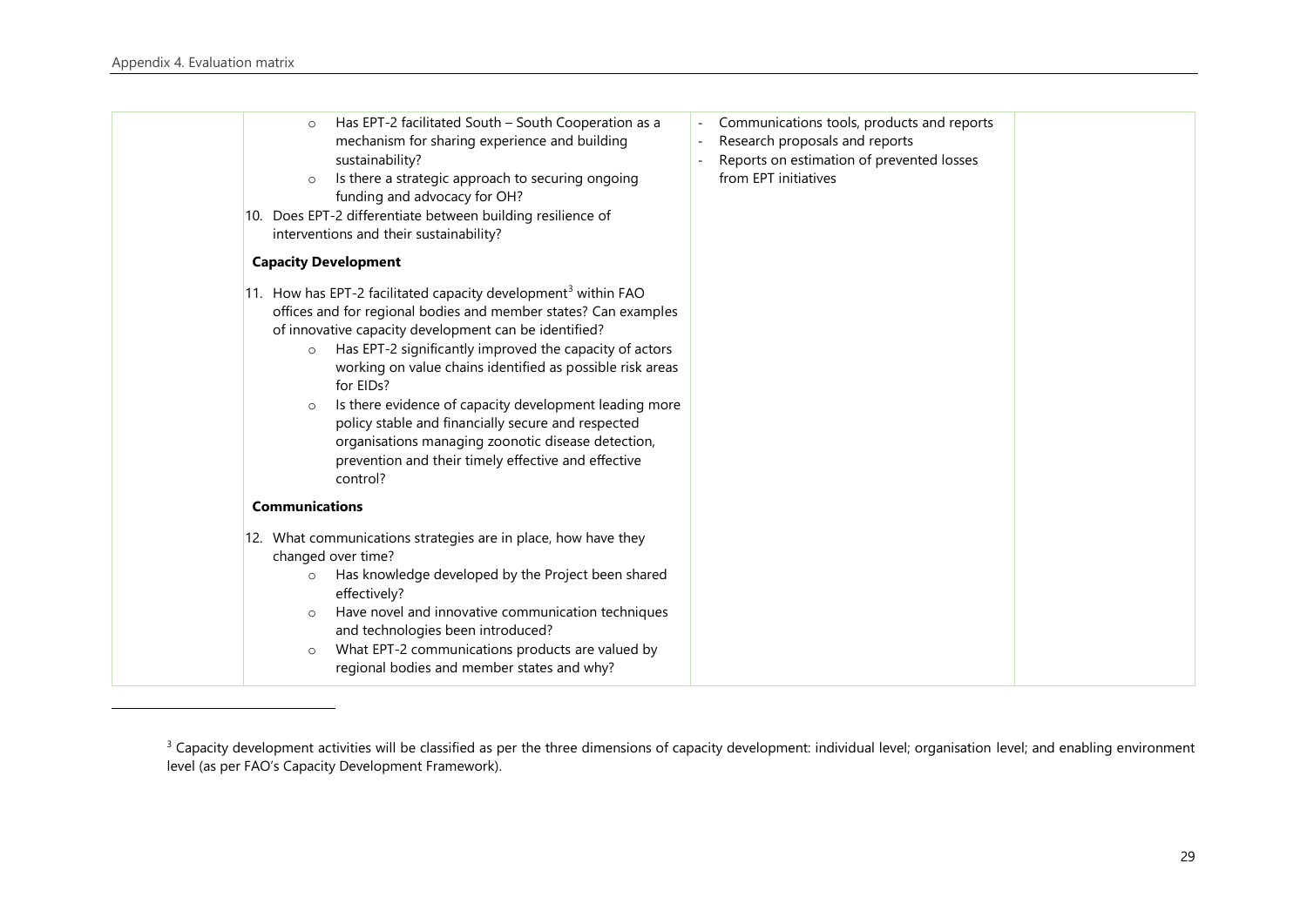|                                       | Research                                                                                                                                                                                                                                                                                                                                                                                                                                                                                                                                                                                                                                                                                                                                                                                                                                                                        |                                                                                                                                                               |                                |
|---------------------------------------|---------------------------------------------------------------------------------------------------------------------------------------------------------------------------------------------------------------------------------------------------------------------------------------------------------------------------------------------------------------------------------------------------------------------------------------------------------------------------------------------------------------------------------------------------------------------------------------------------------------------------------------------------------------------------------------------------------------------------------------------------------------------------------------------------------------------------------------------------------------------------------|---------------------------------------------------------------------------------------------------------------------------------------------------------------|--------------------------------|
|                                       | 13. What criteria are used in formulating research strategies?<br>14. What enabling research has been commissioned or facilitated by<br>EPT-2? (This includes disease risk related research and socio-<br>economic / value chain research).                                                                                                                                                                                                                                                                                                                                                                                                                                                                                                                                                                                                                                     |                                                                                                                                                               |                                |
|                                       | <b>Impact</b>                                                                                                                                                                                                                                                                                                                                                                                                                                                                                                                                                                                                                                                                                                                                                                                                                                                                   |                                                                                                                                                               |                                |
|                                       | 15. Are reliable data on agricultural output, expenditure, and other<br>determinants of productivity change linked to EPT-2 initiatives<br>available?<br>16. Is the confidence that key results can be attributed to EPT-2<br>project work?<br>17. Can implementers and stakeholders define impact pathways that<br>might be utilised in any impact assessment?                                                                                                                                                                                                                                                                                                                                                                                                                                                                                                                 |                                                                                                                                                               |                                |
| <b>Efficiency</b>                     | Organisational set-up within AGAH, Regional and National<br>offices.<br>18. How are organisational relationships managed within AGAH, PSE<br>and ECTAD? Are lines of reporting and roles clearly defined,<br>constructive and logical?<br>What strengths, weaknesses and opportunities are<br>$\circ$<br>associated with these multiple and sometimes indirect<br>ECTAD reporting relationships at HQ, Regional and<br>national levels?<br>Is sufficient technical expertise available to meet<br>$\circ$<br>demand? Are mechanisms in place for ensuing access<br>to adequate technical support by FAO's regional and<br>country offices and their partners? Has EPT-2 facilitated<br>increased hiring of local and regional representatives<br>and project staff?<br>How has ECTAD supported countries with no ECTAD<br>$\circ$<br>team? E.g. Djibouti, South Sudan, Somalia? | Evidence of complementary activities and<br>value addition between AGAH, PSE and<br>ECTAD.<br>Requests for ECTAD support and reports of<br>response / outputs | i. / / iii./ vi./ vii./ viii/. |
| <b>Cross-cutting</b><br><b>Issues</b> | <b>Gender and Minority Groups</b><br>19. Were systematic gender reviews, analysis or assessments,<br>completed by EPT-2? Did any reviews address women's or the<br>minority group roles in zoonoses/EIDs surveillance/control?                                                                                                                                                                                                                                                                                                                                                                                                                                                                                                                                                                                                                                                  | Evidence of EPT supporting are gender<br>focused approach using gender markers.<br>Baseline assessment/inception reports include<br>gender issues             | i. / ii. / iii./ iv./ vi./     |